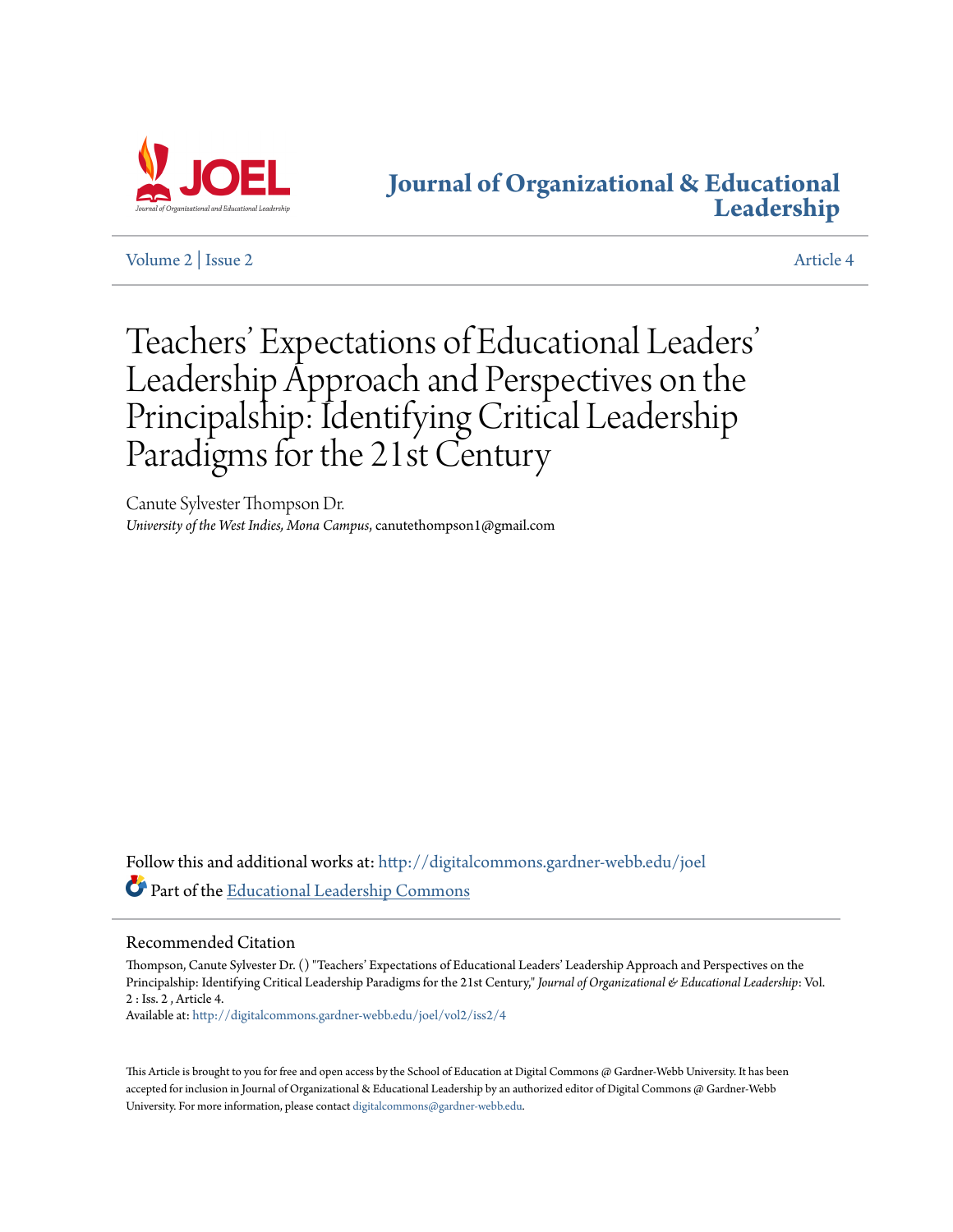## **INTRODUCTION**

There has been acceptance of the view that leadership is a critical variable in determining the outcomes of schools. Leithwood et. al (2004) contend that effective leadership is second only to the quality of classroom instruction in determining student outcomes. The quality of classroom instruction is a function of a number of variables including teacher training, teachers' sense of personal efficacy, and the quality of the relationship between teachers and their principals. Fullan (2014) addresses the issue frontally by asserting that there is an urgent need to further explore the role of the principalship in the discourse on what makes for effective teachers and effective schools.

Thus there is an emerging theme in the discourse on quality/effective principal leadership which affirms that the performance of schools is dependent on the quality of leadership. Among the questions this discourse raises are: *'to what extent does leadership matter?'* and *'what are the essential ingredients in successful leadership?* Blasé and Blasé (1999) who conducted a study among a sample of 809 teachers in the United States of America, provides clues which point to the answers to those questions. They found two major themes which defined teachers' perspectives on effective instructional leadership. These themes were '*talking with teachers to promote reflection'* and '*promoting professional growth'*.

This work, like Fullan's (2014), seeks to focus on the role of the school principal and takes account of aspects of the findings of Blasé and Blasé (1999), whose conclusions (referenced above) are similar to those of this study. Thus this study seeks to answer the question of the extent to which the quality of the principalship matters and the specific leadership qualities required in the principal, as seen through the eyes of teachers. The commonality of the findings between this study of that of Fullan (2014) and Blasé & Blasé (1999), suggest that the findings of this study may be applicable beyond Jamaica.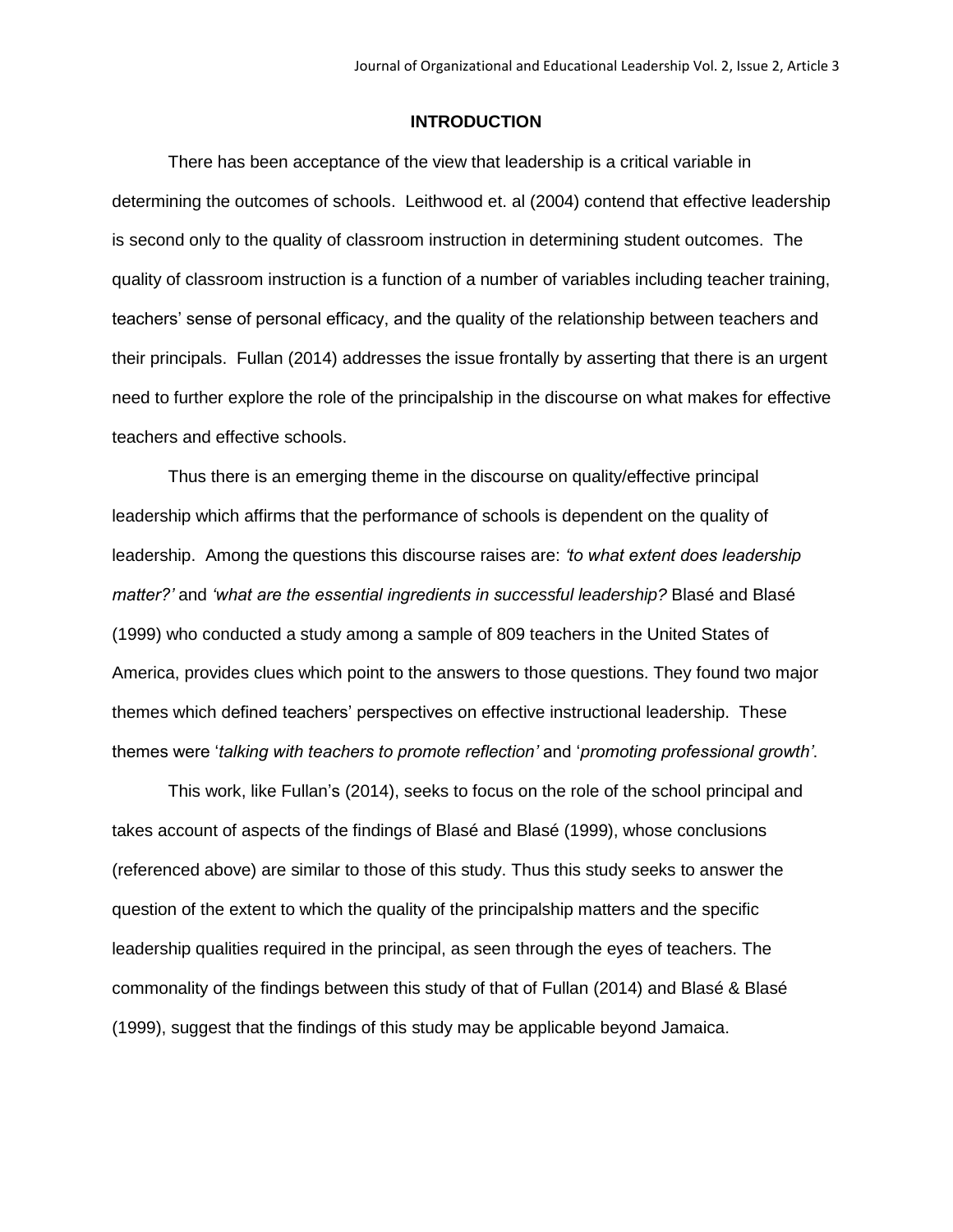# **STATEMENT OF THE PROBLEM**

There is widespread recognition that the school principal is a key player in determining the performance of schools. Jamaica's National Education Inspectorate (NEI) in its 2015 Report found that leadership was unsatisfactory in 38% of schools inspected, and asserts that in all effective schools, the principal is the respected *leader of leaders* and who empowers teachers and directs them towards the achievement of the stated instructional goals. In countries such as Denmark, Finland, New Zealand, the United Kingdom, and the United States of America, the preparation of school principals involves specialized training. This practice is taking root in Jamaica with the establishment of the National College of Educational Leadership (NCEL) where a specialized programme for the training of principals is offered. In addition to the specialized training which is practitioner and operations based, the Ministry of Education plans to make it a requirement for all principals to have a Master's Degree.

So while there are fairly well-defined and emerging perspectives that leadership is a critical factor in the performance of schools, the question that remains unanswered, or in need of further debate, is: 'What leadership qualities should principals possess?' This paper seeks to answer that question with the help of teachers.

#### **OBJECTIVES OF THE STUDY**

The objectives of the study were:

- (a) to establish whether a particular type of leadership is required in order to produce effective schools in Jamaica in the 21<sup>st</sup> century;
- (b) to ascertain what are the peculiar leadership qualities teachers deem necessary in principals;
- (c) to explore whether there are commonalities between the leadership expectations of teachers and that of other team members in other types of organizations.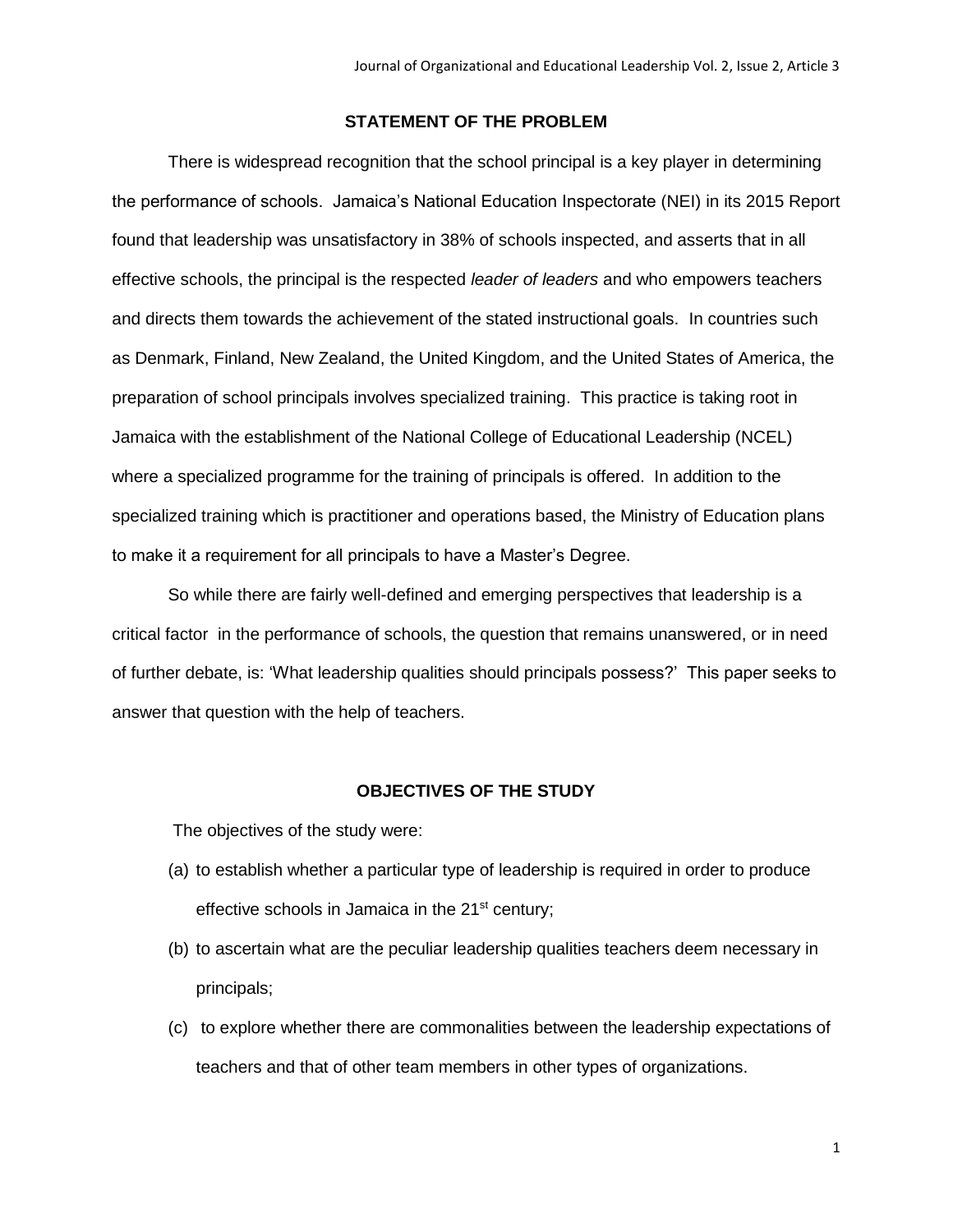## **Research Questions**

The questions that this study sought to answer were:

- 1. What approaches to leadership do teachers think are appropriate for schools in Jamaica in the 21<sup>st</sup> century?
- 2. What are teachers' perspectives on how the job of the principal should be exercised?
- 3. What are the areas of commonality between the approaches described in this article as relevant to principals and what the general literature on leadership says about the key issues of leadership in the 21<sup>st</sup> century?

# **SCOPE OF THE STUDY**

The study was conducted across Jamaica and involved a cross section of teachers at all levels of the education system, covering five age cohorts inclusive of management and nonmanagement employees with years of experience ranging from five years or less to over twenty years.

## **SIGNIFICANCE OF THE STUDY**

The study is significant for three reasons, namely:

- (i) it provides a perspective on, and makes a contribution to, the issue of what are the key leadership issues facing schools in Jamaica in the  $21<sup>st</sup>$  century;
- (ii) it brings to bear the views of an important set of stakeholders, namely those persons from whom the next generation of leaders will be drawn; and
- (iii) it advances a framework for the creation of a paradigm for school leadership.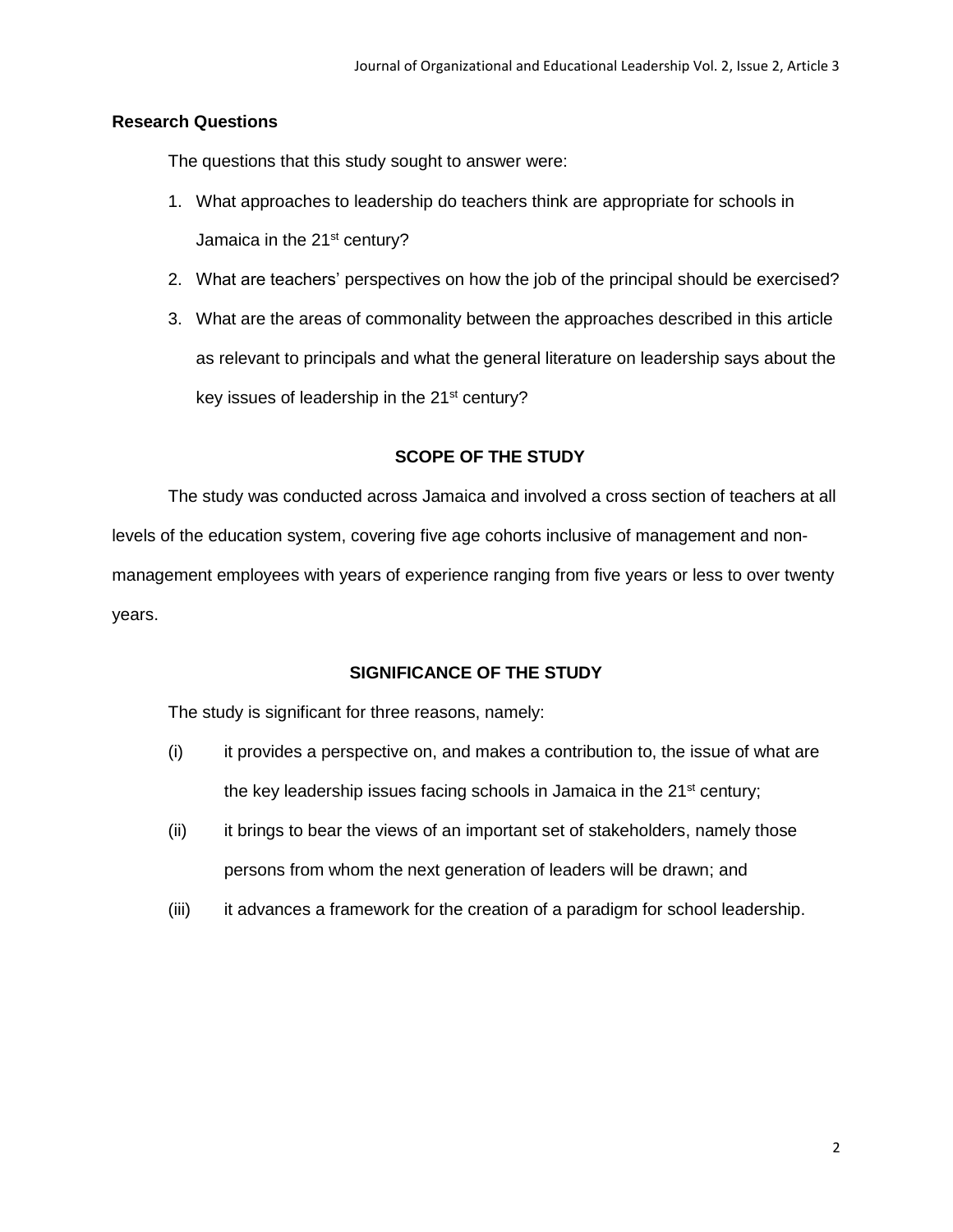# **LITERATURE REVIEW**

#### **Theoretical Review**

Fullan (2014) in his book, *The Principal – Three Keys to Maximizing Impact,* identifies 'change agent' as the third key to being an effective principal and lists as elements of change agency behaviours, qualities such as empowerment, listening, collaboration and support. Monarth (2014), citing research conducted by Yona Kifer of the University of Tel Aviv, argues that when employees are enabled to feel powerful, the feeling can boost productivity and fuel improvements in performance, thus leaving employees feeling more satisfied on the job. Monarth's argument corroborates Ouchi (1981), who argues that a major explanation for the difference in the productivity levels between Japanese and American workers was the extent to which Japanese workers are allowed to participate in the decision-making process and thus feel more powerful. The views of Monarth (2014) and Ouchi (1981) have been expanded and corroborated by Spillane, Halverson, and Diamond (2004) and Spillane and Camburn (2006) who explore of the field of distributed leadership.

Zhang, Lin, and Foo (2012), in what may be described as a regional path-breaking work entitled, "Servant leadership: a preferred style of school leadership in Singapore", published in the *Journal of Chinese Management Studies,* examined changes in leadership practices and expectations in Singapore over the fifty (50) year period 1960 – 2010. They found that over the period, servant leadership had become more acceptable than authoritative leadership and that servant leadership was more effective because it reflects better use of the leaders' power. Arguing that *servant leadership* is driven by the philosophy of 'First to serve and then to lead', the authors also found that staff experienced higher levels of motivation when exposed to servant leadership.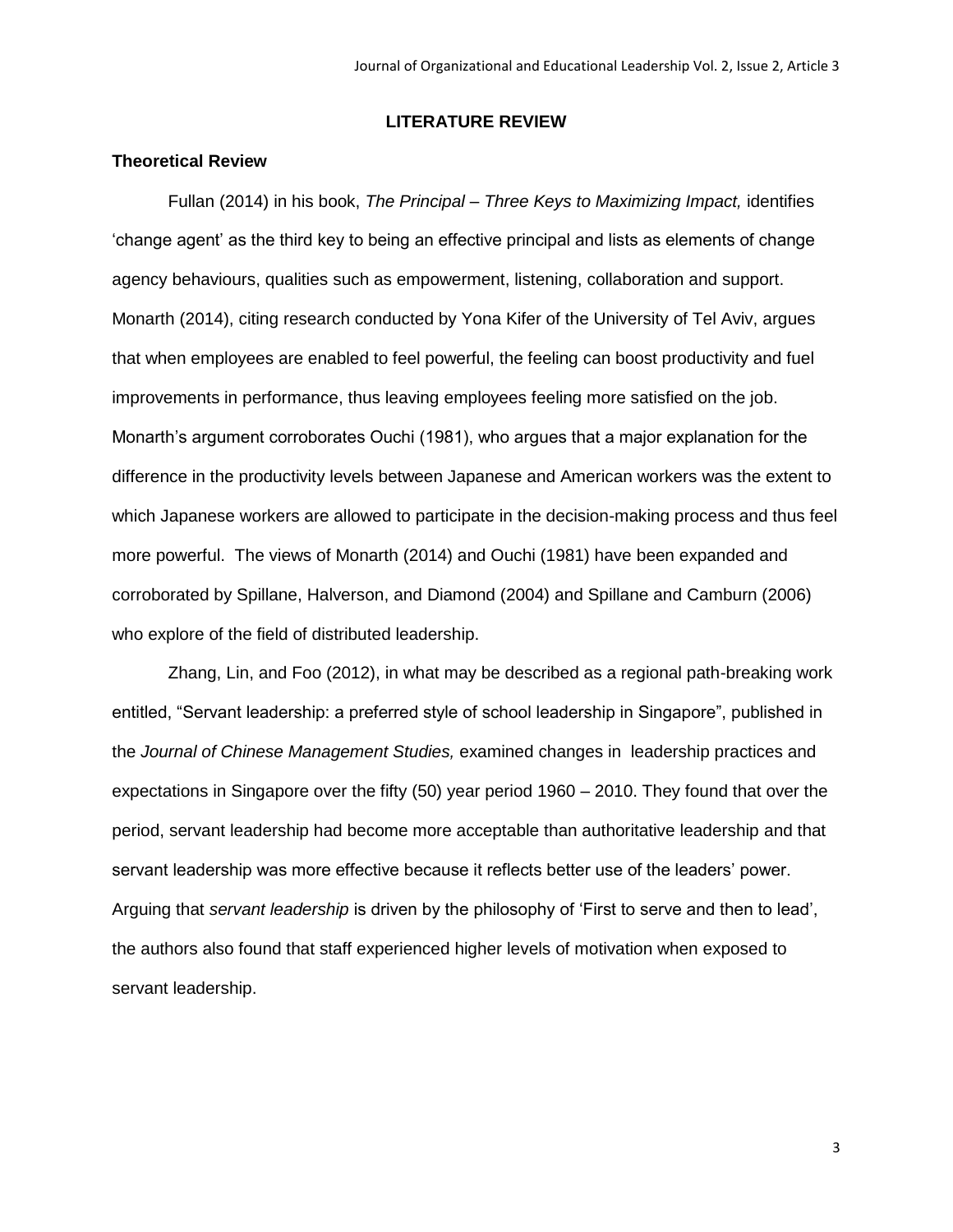#### **Positions**

Pendidik (2012) argues that the typical (American) school principal of today is a white male about 50 years old who works at least 10 hours a day and has been a principal since before 1990. Pendidik further suggests that in the intervening decade, this typical principal has received little training or support to help him deal with the emerging challenges of school-wide leadership for student learning. This principal, Pendidik contends is not the most suited for today's school – the school of  $21^{st}$  century.

A number of other studies have contributed to the debate on what constitutes effective educational leadership. These include: Sweeney (1982), Leithwood et. al (2004), Hallinger and Heck (2009), Murphy and Vriesenga (2007), and Darling-Hammond, et.al. (2009). The main elements of effectiveness identified across these works suggest that an effective principal sets a clear strategic direction – for both instructional and organizational development, supports and develops people, and creates the parameters for improving student performance.

#### **Underlying Theory**

There is no single universally accepted definition of leadership. Several definitions exist and many are found to be plausible. Despite the existence of many definitions for leadership, there are a few issues on which most thinkers and writers on leadership have agreed. Relying on insights from Leithwood and Riehl (2003), I suggest that three core elements of what leadership is, or is believed to be, or has been experienced as being, may be summarized as follows:

(a) Leadership assumes a collective, as against a lone ranger, and the relational engagement, between those who lead and those supportive of the leadership endeavour being pursued, is focused on agreed goal attainment which is shaped by a shared vision;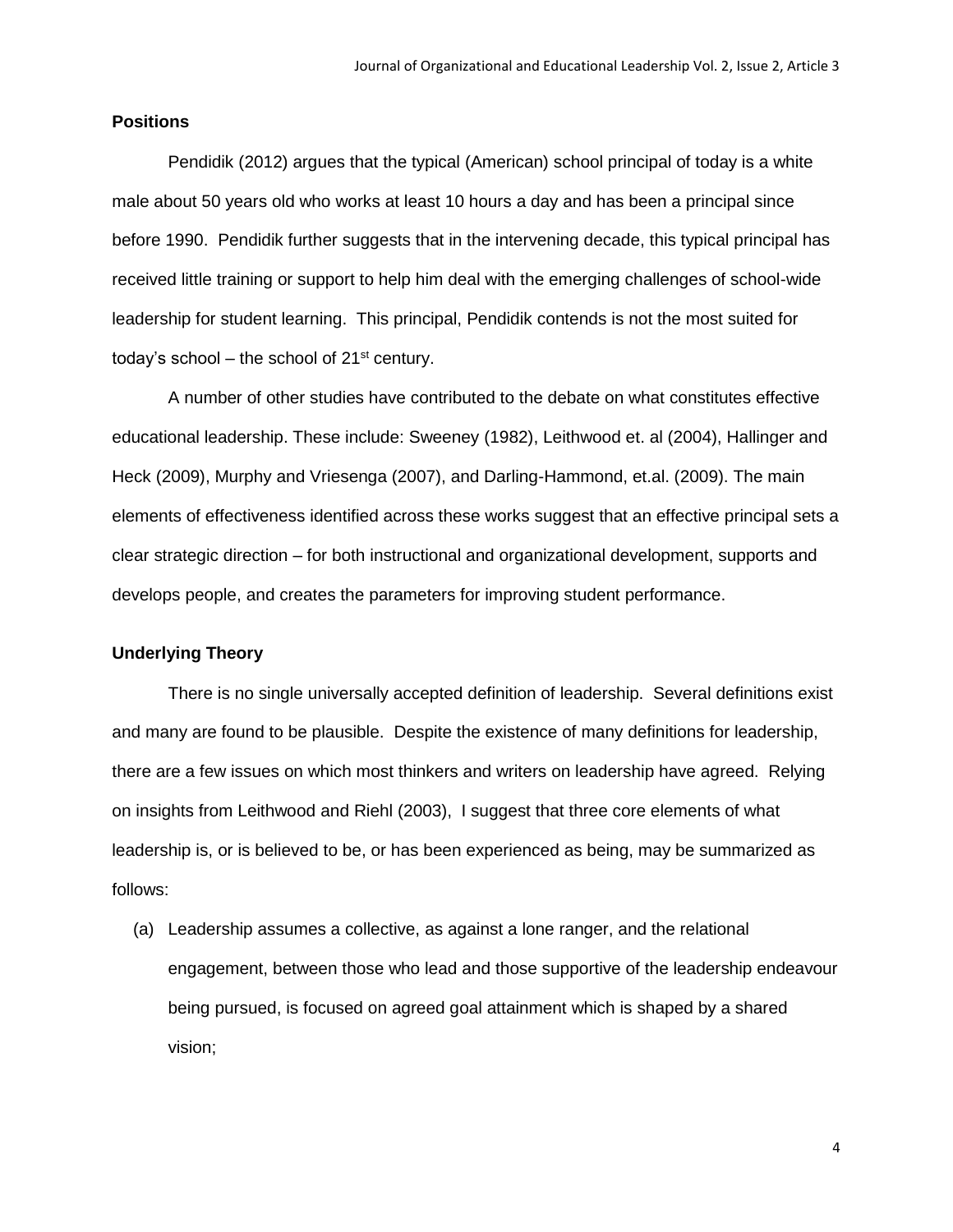- (b) The leader, while involved in doing, is more consumed with enabling others to produce the results that lead to goal attainment; and
- (c) Leadership is a function or behavior, not a position.

Thompson (2009) in a study seeking to ascertain students' perceptions and expectations of leaders, using a sample of one hundred and sixty students, concluded that leadership in all spheres of endeavour is effectively expressed in the following characteristics:

- (a) the leader leads a team of whose expertise and commitment are critical, indeed indispensible, to the attainment of the goals of the organization;
- (b) the job of the leader is primarily to create and maintain an enabling and uplifting environment in which team members can confidently pursue the agreed goals;
- (c) the effectiveness of the leader is dependent to a significant degree on the level of confidence he earns from team members.

A large body of literature has emerged treating with the requirements for effective educational leadership in the 21<sup>st</sup> century. Notable among these works are Rotherham and Willingham (2009), Cookson (2009), and Scherer (2009). Rotherham and Willingham (2009) address the issues of critical thinking, collaboration, and problem solving. They suggest that the 21<sup>st</sup> century classroom must place greatest emphasis on the development of these skills. I submit that the net effect of the development of these skills among students will be expectations of, and demand for, greater accountability and openness to diversity, the changed role for the teacher from expert to facilitator and the sharing of power and responsibility in problem-solving.

If teachers are expected to make the conceptual and functional shifts required in their roles as classroom managers, then the school as an organization needs to make a similar shift and the principal needs to take leadership of this process. Thus what students expect of teachers, teachers will expect of their principals.

Rotherham's and Willingham's emphasis on critical thinking is shared by Cookson (2009) who suggests that the style of teaching that will support the development of critical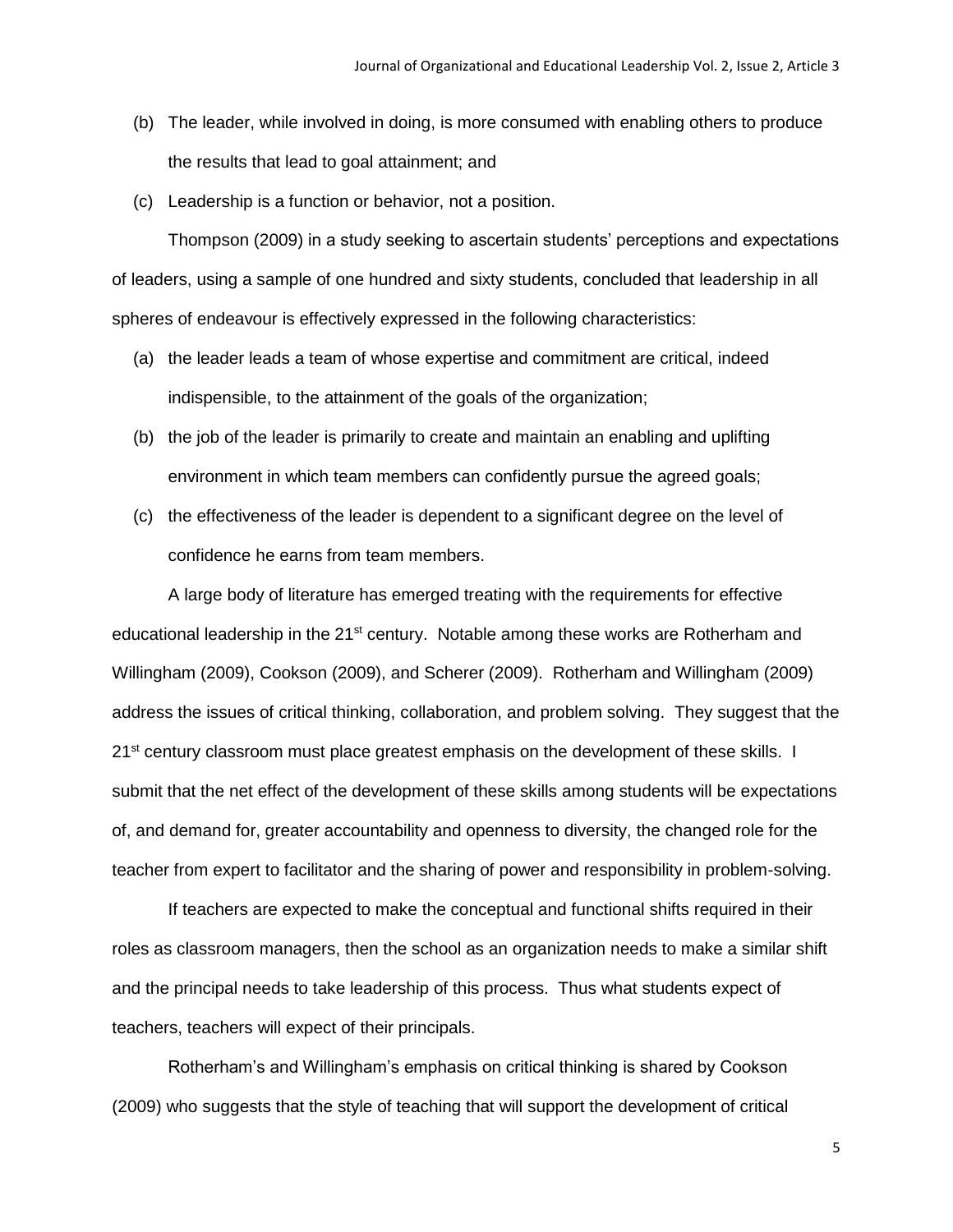thinking is the Socratic style of asking essential questions and testing tentative answers against reason and fact in a continual and virtuous circle of honest debate. The approach involves tremendous confidence on the part of the teacher. But a teacher cannot be expected to be Socratic in his / her teaching style but adopts a posture of a 'yes' person when in dialogue with his / her principal. The principal has a duty to be a model of how to arrive at decisions through consultation, conflict, contrastive positions, and debate.

The perspectives of Rotherham and Willingham (2009) and Cookson (2009) are supported by Scherer (2009) in her edited and highly acclaimed work subtitled "Reflections on Best Practices in Learning, Teaching, and Leadership".

The foundational element of the requirements for effective educational leadership in the  $21<sup>st</sup>$  century is that leadership must be widely shared. Teachers in the 21 $<sup>st</sup>$  century desire to</sup> share power and as such, a principal who is inclined to hold onto power and deny access to decision-making, is likely to cause team members to become frustrated, alienated, and possibly disloyal. Sharing of power means that many teachers will also have leadership responsibilities in their schools. Research shows a positive relationship between organizational change in a school, improved learning outcomes for students, and the involvement in the school of teachers as leaders. This issue of the involvement of teachers as leaders is defined as shared leadership, Harris, 2008; Leithwood & Mascall, 2008. One important element of leadership expectation in an era in which critical thinking is demanded and required, is accountability. Andersen (2012) addresses this issue frontally stating that the leaders for whom she has had the greatest respect are those who have shown the willingness to readily apologize when they are wrong, and conversely the leaders she has had the most difficulty respecting are those who seem constitutionally unable to admit error. Andersen's views are supported by Booher (2014) who lists the advantages of admitting error, as (i) the fact that doing so builds credibility when one is right; (ii) that it shows respect for others; and (iii) it leads the way for others to be honest. Thompson (2013) refers to this construct as of *mutual accountability.* While a significant portion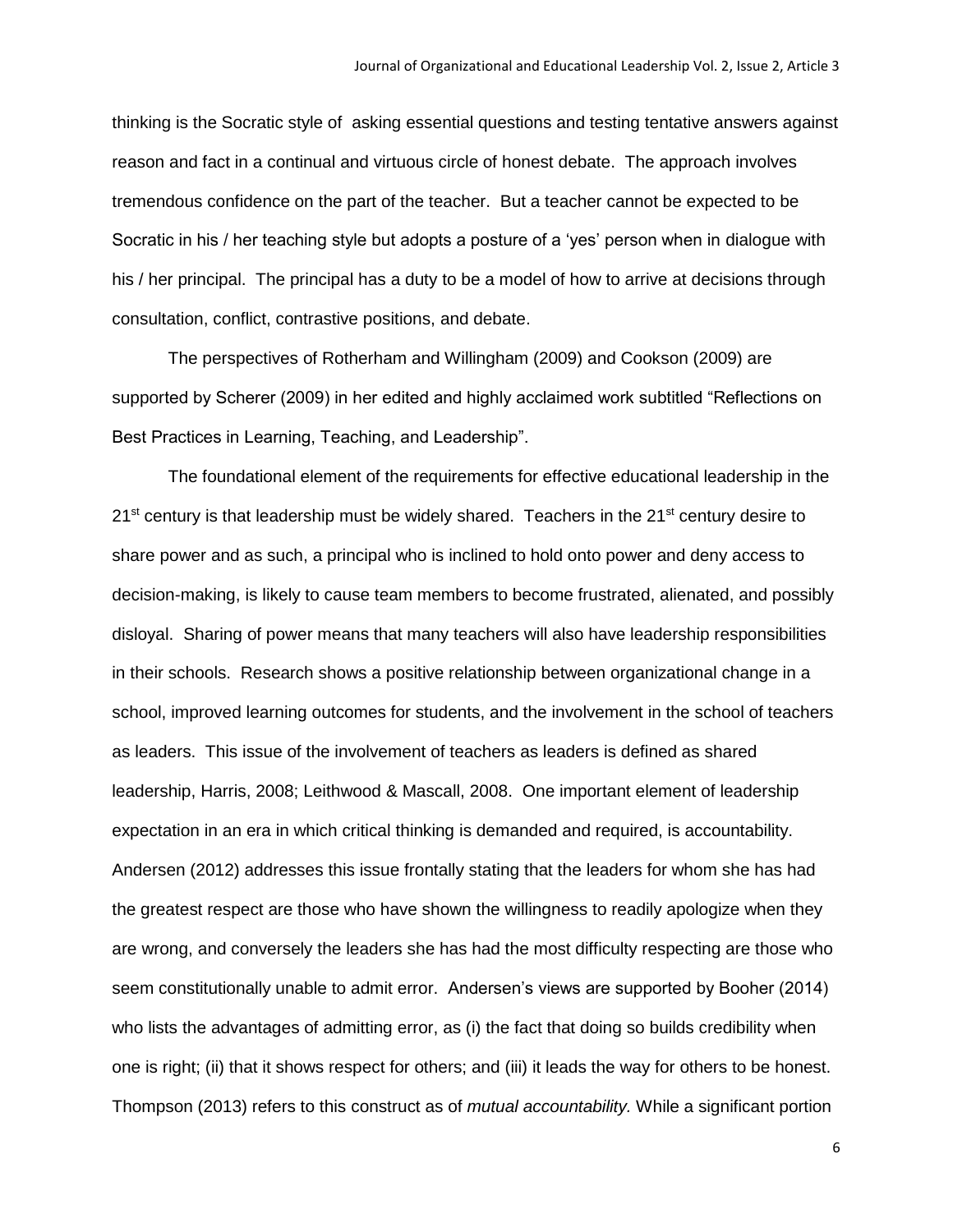of the foregoing works treats mainly with student outcomes, there are definitive positions emerging concerning the implications for how teachers are led. These positions are in sync with the general characteristics of what have been defined as the expectations that professionals and workers in other spheres have of leaders.

One of the areas of effective leadership that is being emphasized in the contemporary literature on leadership is the issue of influence versus power, Leithwood (2004), Barbuto (2005); Zhang, Lin, and Foo (2012), Fullan (2014). The basic position is that the skilled and effective leader does not rely on power to produce results, even while having power at his or her disposal, rather he / she inspires and influences.

The emerging consensus, among scholars who have reflected on the school leadership requirements of the 21st century, suggests that the kind of principal who will be required is one who understands his or her role in terms of:

- instructional leadership that focuses on strengthening teaching and learning, professional development, data-driven decision-making and accountability;
- community leadership manifested in a big-picture awareness of the school's role in society;
- shared leadership among educators, community partners and residents; close relations with parents and others; and advocacy for school capacity building and resources; and
- visionary leadership that demonstrates energy, commitment, entrepreneurial spirit, values and conviction that all children will learn at high levels, as well as inspiring and influencing others with this vision both inside and outside the school building.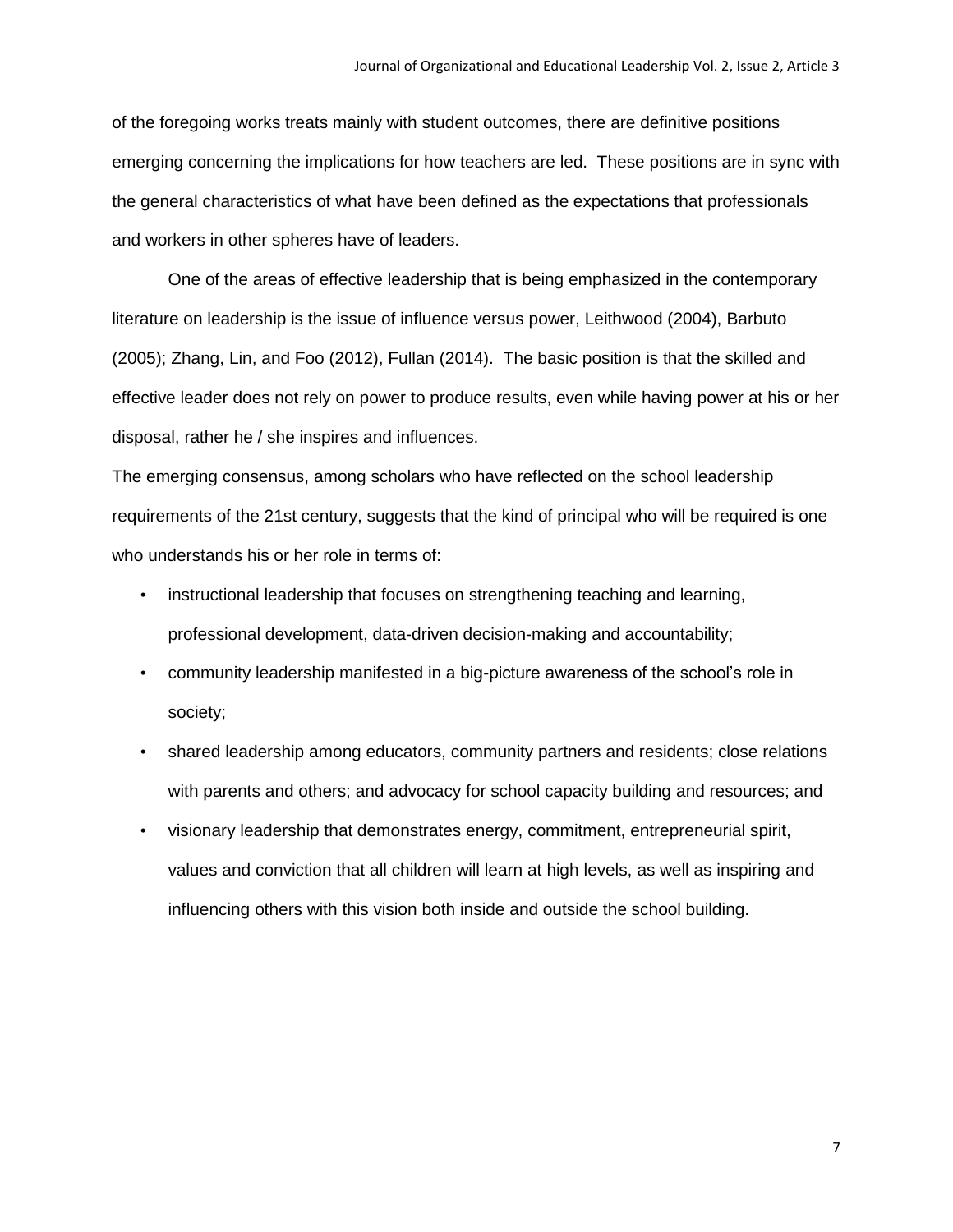#### **RESEARCH METHODOLOGY**

#### **Research Design**

The primary piece of research that informed this work was a survey conducted in Jamaica between 2013 and 2014. The study utilized an exploratory design. According to Cuthill (2002), exploratory designs are used to study problems when there are few or no earlier studies upon which to rely or to predict an outcome. Thus the focus of this study was on gaining insights into an area about there is no known research on the issue in Jamaica and known studies of this phenomenon have been done outside the Jamaican context.

#### **Sample**

The research used a convenience sampling technique. The sample was taken from members of the teaching community at all four levels of the education system – Early Childhood through to a sector of tertiary, were targeted. The particular sector of tertiary that was targeted was the Community Colleges. The survey consisted of 97 teachers consisting with at least twenty (20) males, representing 20.6 % of the sample, and about seventy-five (75) females, or 77.3 % of the sample. Two respondents did not indicate a gender. The ages of participants ranged from 20 years, to just over 60 years, and their years in the teaching profession ranged from five years and under, to over 20 years. These demographics are detailed in Table 1**.**

#### Table 1

|              |                 | 5 years or<br>less | 6-10 years | $11 - 15$<br>years | 16-20<br>years | <b>Over 20</b><br>years | <b>Total</b> |  |
|--------------|-----------------|--------------------|------------|--------------------|----------------|-------------------------|--------------|--|
| Age<br>Group | $20 - 30$ years | 8                  | 5          | 0                  | 0              | 0                       | 13           |  |
|              | $31-40$ years   | 12                 | 15         | 13                 | 5              | 0                       | 45           |  |
|              | $41 - 50$ years | $\overline{2}$     | 1          | 7                  | 4              | 6                       | 20           |  |
|              | $51-60$ years   | 0                  | 0          | $\mathbf 0$        | 2              | 12                      | 14           |  |
|              | 60+ years       | 0                  | 0          | $\mathbf 0$        | 1              | 2                       | 3            |  |
|              | <b>Blank</b>    | 22                 | 21         | 20                 | 12             | 20                      | 97           |  |

*Age and Years in Teaching Profession Cross- tabulation*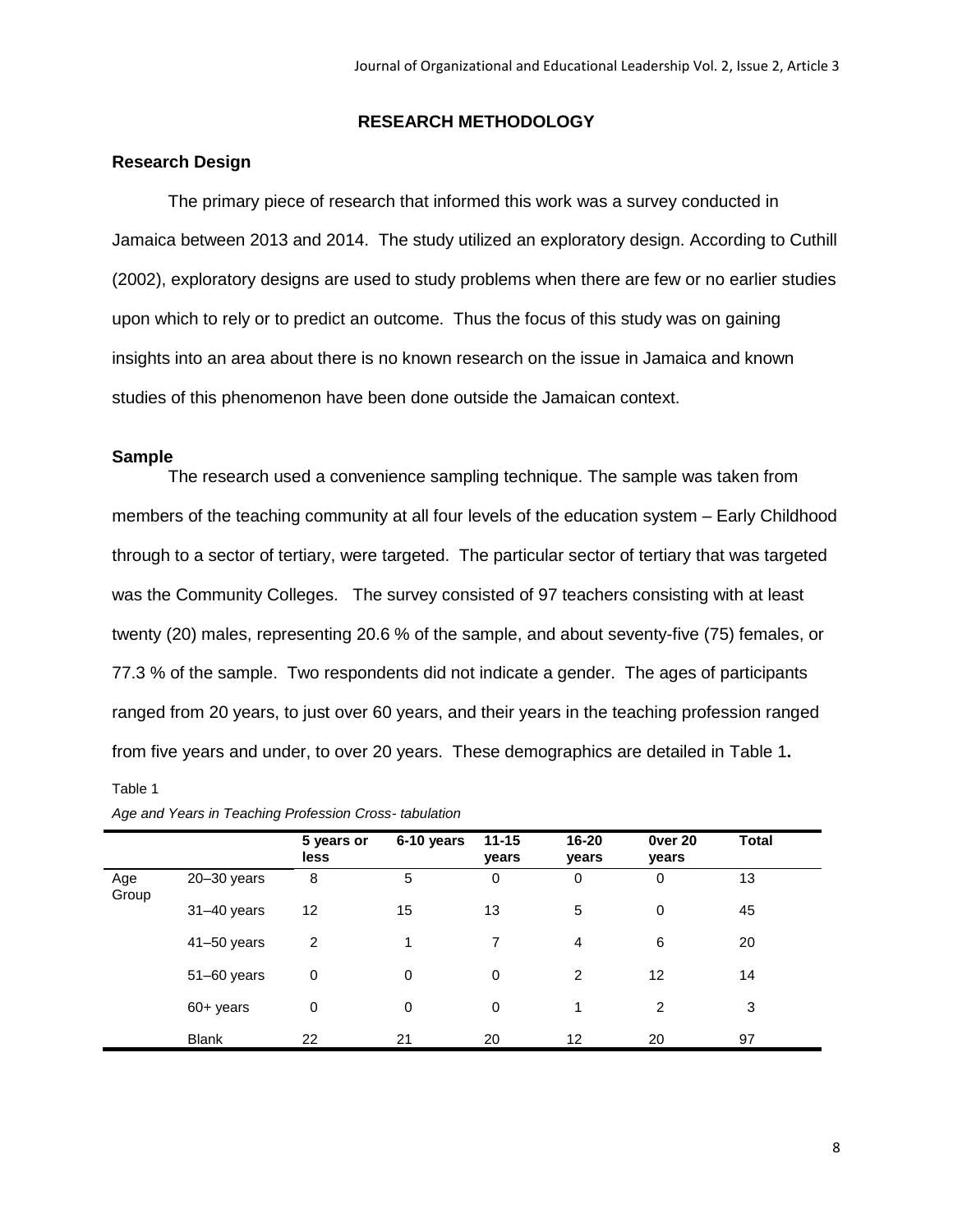#### **Data Collection Instrument**

The instrument, Teac-Q, seen at Appendix A, is a forty-item questionnaire with thirty-five items falling on a 5 points Likert-scale ranging from "strongly agree" to "strongly disagree". This instrument reflects the ideologies, philosophies, beliefs and interests associated with the major and emerging themes in leadership studies. The themes include constructs on various leadership behaviours and postures such as power-sharing, the willingness to listen, and the disposition to taking corrections, the ethic of care, decision-making approaches, and staff development philosophies.

#### **Instrument Reliability and Validity**

The instrument used in this study was designed by the author and was developed in 2013. The instrument was benchmarked against an instrument that was earlier developed by the author in 2006 and which was submitted to a panel for critique. That earlier instrument was pilot-tested twice. The current instrument was further tested for internal consistency using Chronbach's alpha. The test generated a result of .938. This is considered to a good representation of reliability of the Teac- Q Instrument. Prior to the C-alpha test, the instrument was reviewed using construct validity, taking account of the literature on teachers' expectations of principals. The reliability considerations were in keeping with the standards articulated standards of Nunnally (1978) who argued that reliability should be at least .90

#### **Data Collection and Analysis Procedures**

The data were collected using the Teac-Q. Teachers and lecturers at the various institutions were contacted by the researcher and the questionnaires were administered, with the help of research assistants, among faculty who volunteered to participate in the study. The completed questionnaires were returned via email and in hard form. The instrument was coded and data entered into excel and later transported into SPSS, V. 17.0 and analyzed. The analysis focused on three main areas, namely Descriptive Statistics (using Frequencies and Crosstabs),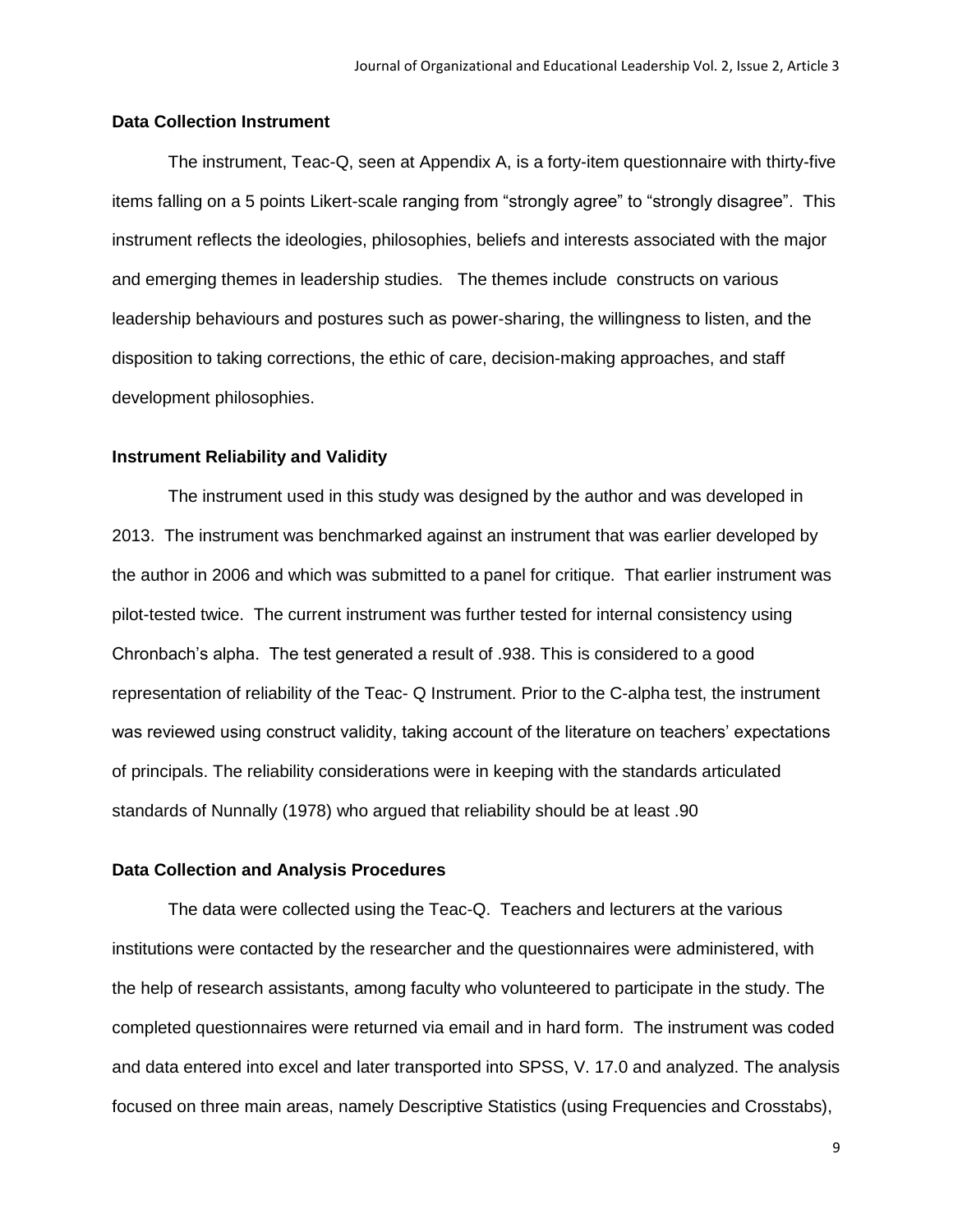Correlations, and Factor Reduction. The results of a parallel analysis were used to determine to top factors for which to assess the weight of the variation and four factors were indicated.

# **RESULTS**

The top four factors account for 54.537% of the variation in the data as shown in Table 2. The table reflects the first twenty-five items. The top four factors, as shown in the rotated component matrix, Table 3, are:

- Commend staff who demonstrate commitment,
- Create conditions for members of staff to participate in decision-making,
- Utilize diverse strengths of members of staff,
- Willingness to accept correction.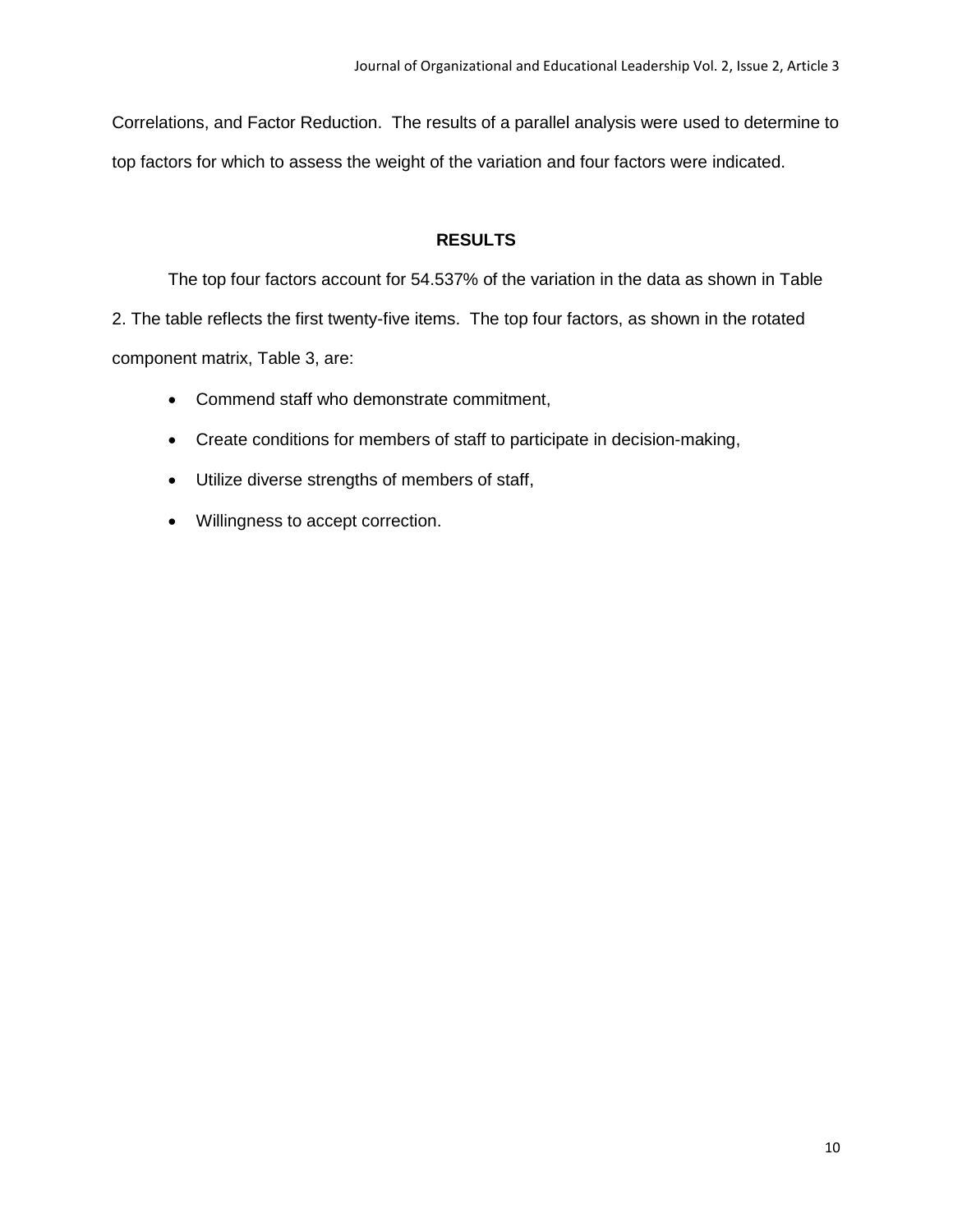| Table 2                         |  |
|---------------------------------|--|
| <b>Total Variance Explained</b> |  |

|                  | <b>Total Variance Explained</b> |                            |                   |              |                                   |                   |              |                                 |                   |  |  |
|------------------|---------------------------------|----------------------------|-------------------|--------------|-----------------------------------|-------------------|--------------|---------------------------------|-------------------|--|--|
|                  |                                 |                            |                   |              | <b>Extraction Sums of Squared</b> |                   |              | <b>Rotation Sums of Squared</b> |                   |  |  |
|                  |                                 | <b>Initial Eigenvalues</b> |                   | Loadings     |                                   |                   |              | Loadings                        |                   |  |  |
| Compo            |                                 | $%$ of                     | <b>Cumulative</b> |              | $%$ of                            | <b>Cumulative</b> |              | $%$ of                          | <b>Cumulative</b> |  |  |
| nent             | <b>Total</b>                    | Variance                   | $\%$              | <b>Total</b> | Variance                          | $\%$              | <b>Total</b> | Variance                        | $\%$              |  |  |
| $\mathbf{1}$     | 11.687                          | 36.522                     | 36.522            | 11.687       | 36.522                            | 36.522            | 4.836        | 15.113                          | 15.113            |  |  |
| $\boldsymbol{2}$ | 2.462                           | 7.694                      | 44.217            | 2.462        | 7.694                             | 44.217            | 4.615        | 14.422                          | 29.535            |  |  |
| 3                | 1.813                           | 5.665                      | 49.882            | 1.813        | 5.665                             | 49.882            | 4.324        | 13.514                          | 43.049            |  |  |
| 4                | 1.490                           | 4.655                      | 54.537            | 1.490        | 4.655                             | 54.537            | 3.676        | 11.488                          | 54.537            |  |  |
| 5                | 1.370                           | 4.280                      | 58.817            |              |                                   |                   |              |                                 |                   |  |  |
| 6                | 1.268                           | 3.962                      | 62.779            |              |                                   |                   |              |                                 |                   |  |  |
| $\overline{7}$   | 1.160                           | 3.625                      | 66.405            |              |                                   |                   |              |                                 |                   |  |  |
| $\bf 8$          | 1.143                           | 3.573                      | 69.978            |              |                                   |                   |              |                                 |                   |  |  |
| $\boldsymbol{9}$ | 1.060                           | 3.312                      | 73.290            |              |                                   |                   |              |                                 |                   |  |  |
| 10               | .931                            | 2.910                      | 76.200            |              |                                   |                   |              |                                 |                   |  |  |
| 11               | .831                            | 2.596                      | 78.797            |              |                                   |                   |              |                                 |                   |  |  |
| 12               | .734                            | 2.293                      | 81.089            |              |                                   |                   |              |                                 |                   |  |  |
| 13               | .711                            | 2.222                      | 83.311            |              |                                   |                   |              |                                 |                   |  |  |
| 14               | .627                            | 1.960                      | 85.271            |              |                                   |                   |              |                                 |                   |  |  |
| 15               | .551                            | 1.723                      | 86.994            |              |                                   |                   |              |                                 |                   |  |  |
| 16               | .501                            | 1.566                      | 88.560            |              |                                   |                   |              |                                 |                   |  |  |
| 17               | .467                            | 1.458                      | 90.018            |              |                                   |                   |              |                                 |                   |  |  |
| 18               | .457                            | 1.428                      | 91.447            |              |                                   |                   |              |                                 |                   |  |  |
| 19               | .416                            | 1.299                      | 92.746            |              |                                   |                   |              |                                 |                   |  |  |
| 20               | .363                            | 1.135                      | 93.881            |              |                                   |                   |              |                                 |                   |  |  |
| 21               | .329                            | 1.027                      | 94.907            |              |                                   |                   |              |                                 |                   |  |  |
| 22               | .321                            | 1.003                      | 95.910            |              |                                   |                   |              |                                 |                   |  |  |
| 23               | .239                            | .748                       | 96.658            |              |                                   |                   |              |                                 |                   |  |  |
| 24               | .220                            | .688                       | 97.346            |              |                                   |                   |              |                                 |                   |  |  |
| 25               | .172                            | .538                       | 97.884            |              |                                   |                   |              |                                 |                   |  |  |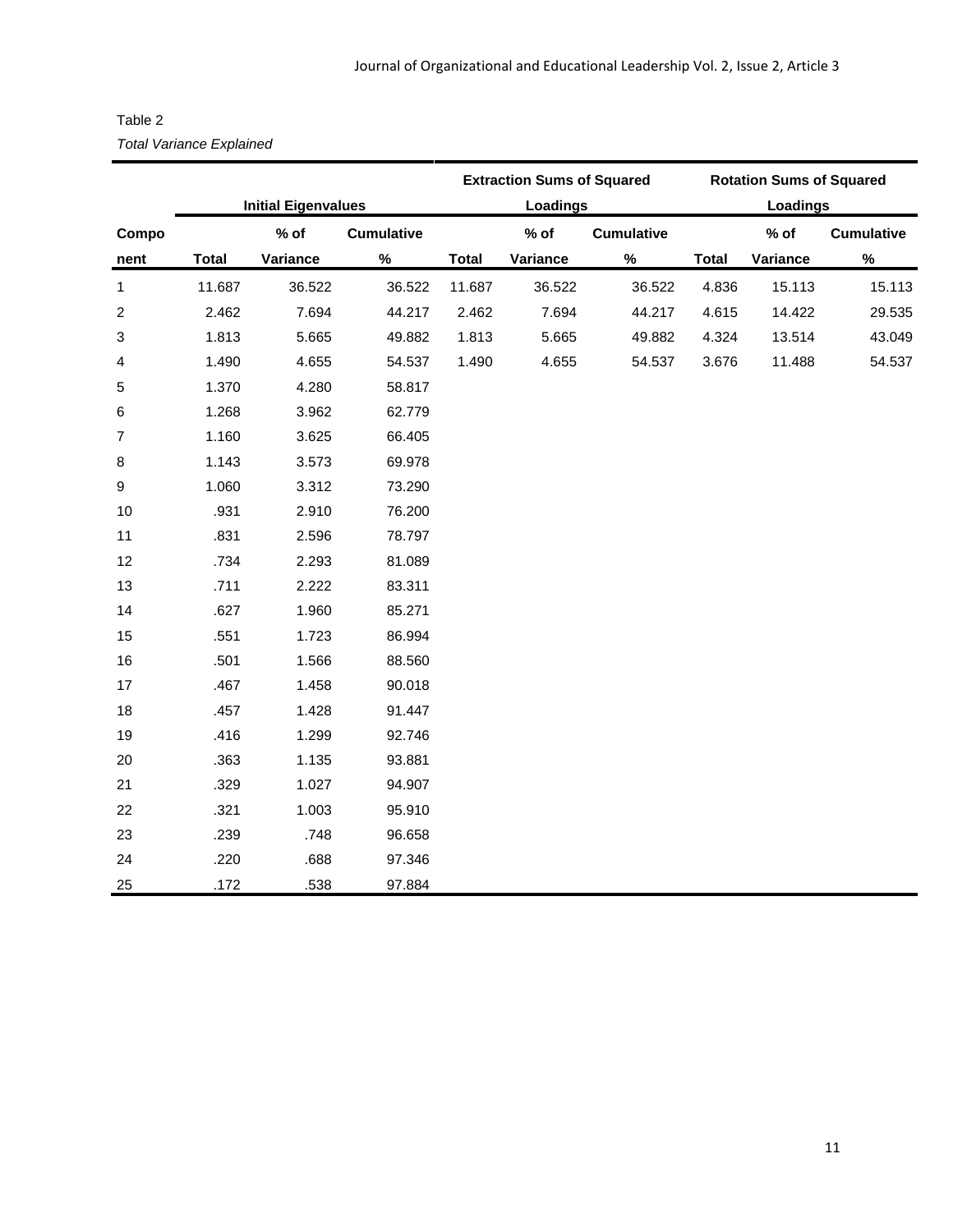# Table 3

*Rotated Component Matrix<sup>a</sup>*

| Component                                                                                       |                                                                               |                                                                                                                                               |                                                                            |  |  |
|-------------------------------------------------------------------------------------------------|-------------------------------------------------------------------------------|-----------------------------------------------------------------------------------------------------------------------------------------------|----------------------------------------------------------------------------|--|--|
| 1                                                                                               | 2                                                                             | 3                                                                                                                                             | 4                                                                          |  |  |
| demonstrate commitment staff members to                                                         | Commend staff who Create conditions for<br>participate in decision-<br>making | Utilize diverse strengths of Show willingness to<br>members of staff                                                                          | accept criticism                                                           |  |  |
| Promote modeling of Advocate for justice<br>successful practice                                 |                                                                               | Promote collective<br>responsibility                                                                                                          | Admit error when<br>established                                            |  |  |
| Encourage diversity of Shows respect<br>perspectives                                            |                                                                               | Encourage camaradarie                                                                                                                         | Responds positively to<br>staff members even when<br>there is disagreement |  |  |
| Firm with repeated failures to Seek to influence rather<br>meet standards of than use power to  | excellence enforce will                                                       | Willing to debate issues in<br>situations where opinions<br>differ                                                                            | Demonstrate care                                                           |  |  |
| Makes effort to keep staff Create an exciting work                                              | motivated environment                                                         | Defer to others who may<br>be more knowledage able<br>on issues                                                                               | Lead in the development<br>of the strategic plan                           |  |  |
| Trained in the fundamentals Regard for professional<br>of strategic planning judgement of staff | members                                                                       | Trust collective wisdom                                                                                                                       |                                                                            |  |  |
| Encourage staff members to<br>continue professional<br>development                              | Allow leaders to develop<br>at all levels in the<br>organization              | Conveys by actions that<br>others' views and<br>approaches can be<br>correct                                                                  |                                                                            |  |  |
|                                                                                                 | support results                                                               | Ensure low performing Publicly recognize staff<br>staff members receive who produce spectacular<br>Ensure performance<br>evaluations are done |                                                                            |  |  |
|                                                                                                 |                                                                               | Model behaviours<br>expected of others                                                                                                        |                                                                            |  |  |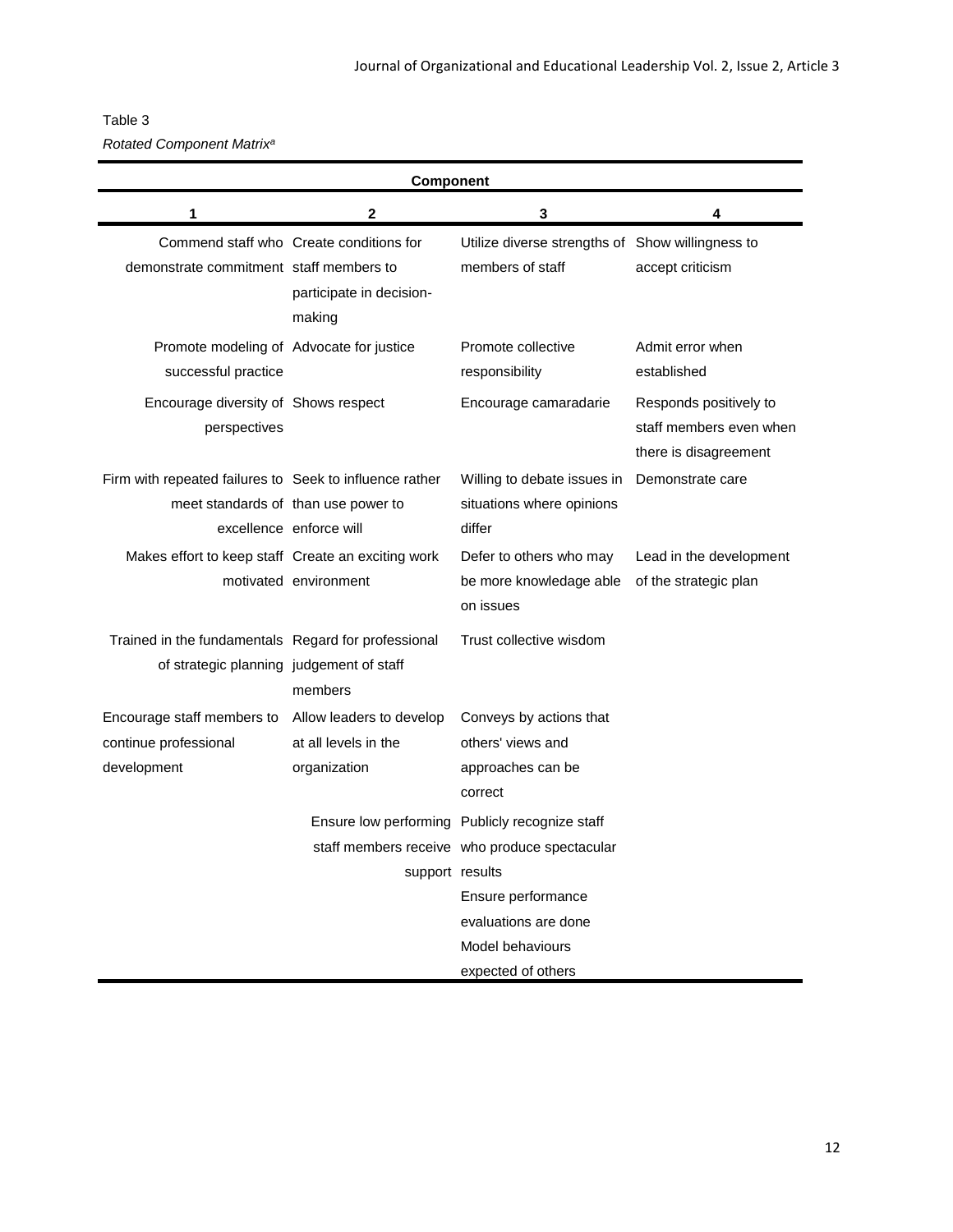The top four factors, as shown in the rotated component matrix, may be summarized as: recognition, participation, diversity, and openness. These factors essentially mean that the expectations that teachers have of their principals are:

- (i) **Recognition** for the results of their commitment to their work;
- (ii) Opportunities and structures being in place to facilitate shared leadership and thus **participation in decision-making;**
- (iii) **Affirmation of diverse gifts and talents** of staff which are called upon in service to the organization;
- (iv) **Openness to criticisms** on the part of leadership in responding to concerns and corrections from staff.

An acronym that may be used to summarize these four expectations is *RePaDo* for **re**cognition, **pa**rticipation, **d**iversity, and **o**penness. Thus I submit that a critical paradigm which defines the expectations that teachers have of their principals is *Paradigm RePaDo.* The study also found correlations of varying strength among the top four factors as shown in Table 4

|                     |                            | Factor1   | Factor <sub>2</sub> | Factor3     | Factor4  |
|---------------------|----------------------------|-----------|---------------------|-------------|----------|
| Factor1             | <b>Pearson Correlation</b> | 1         | $.635**$            | $.609$ **   | .589**   |
|                     | Sig. (2-tailed)            |           | .000                | .000        | .000     |
|                     | N                          | 97        | 97                  | 97          | 97       |
| Factor <sub>2</sub> | <b>Pearson Correlation</b> | $.635**$  | 1                   | $.436**$    | $.664**$ |
|                     | Sig. (2-tailed)            | .000      |                     | .000        | .000     |
|                     | N                          | 97        | 97                  | 97          | 97       |
| Factor <sub>3</sub> | <b>Pearson Correlation</b> | $.609**$  | $.436**$            | 1           | $.550**$ |
|                     | Sig. (2-tailed)            | .000      | .000                |             | .000     |
|                     | N                          | 97        | 97                  | 97          | 97       |
| Factor4             | <b>Pearson Correlation</b> | $.589$ ** | $.664**$            | $.550^{**}$ | 1        |
|                     | Sig. (2-tailed)            | .000      | .000                | .000        |          |
|                     | N                          | 97        | 97                  | 97          | 97       |

*Correlations among top four factor*

Table 4

\*\*. Correlation is significant at the 0.01 level (2-tailed).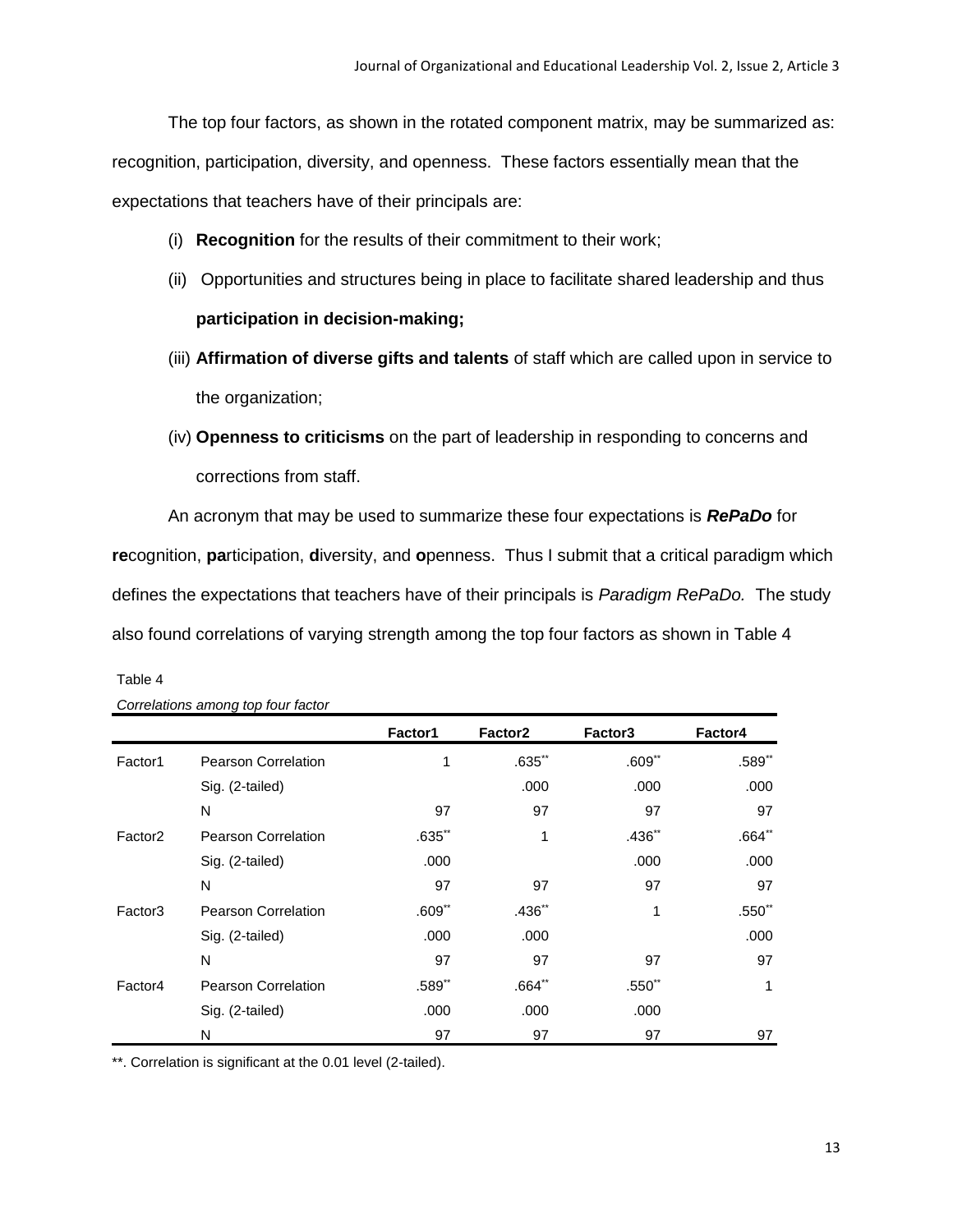Further correlations were found between variables including:

- 1. "Create conditions for staff to participate in decision-making" and "Advocate for justice" which showed a correlation of .565. This was supported by frequencies which showed that 98% of the sample held the view that an effective leader is an advocate for justice, while 99% either agreed or strongly agreed that such a leader creates the conditions that allow team members to be involved in decision-making.
- 2. "Allow leaders to develop at all levels of the organization" and "Advocate for justice" which showed a correlation of .405. These findings were corroborated by frequencies which showed that 97% of the sample either strongly agreed or agreed that the effectiveness of a leader depends on the extent to which he or she facilitates the development of staff, while 99% believe that *utilizing the diverse strengths of staff* is one element of effective leadership.
- 3. "Good listener" and "Demonstrate care" at .485%. The frequencies that supported this relationship include approximately 97% (96.9%) who think such a leader will be willing to admit error when it is established; almost 94% (93.8%) who agree or strongly agree that he or she will show willingness to accept criticism; and nearly 95% (94.8%) who were of the view that the effective leader will convey by words and actions that he or she recognizes that approaches other than his or her own to solving a problem or assessing a matter may be correct.

Some key descriptive statistics found in the study include:

- 91.8% of the respondents strongly agreed or agreed that in order to be effective a principal should show regard for the professional judgment of staff;
- 100% of respondents either strongly agreed or agreed that in order to be effective a principal should take an interest in the opinions of staff members.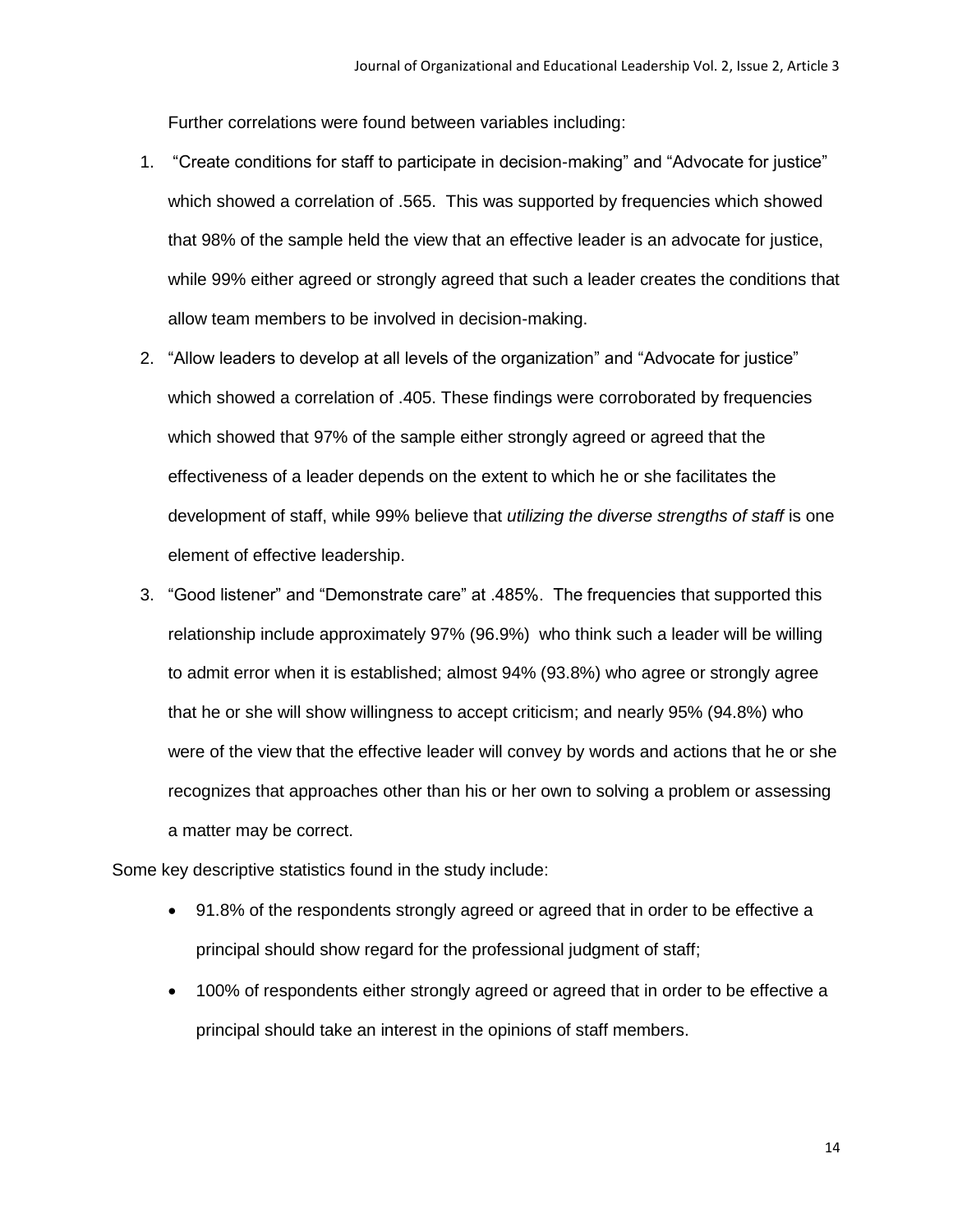# **Answer to Research Question # 1** *-* **Appropriate approaches for effective educational leadership in Jamaica in the 21st century**

 The answer to the question of what approaches are appropriate for effective educational leadership in the 21st century is to be found in *Paradigm RePaDo.* Paradigm RePaDo means that principals (and of course other leaders in the education system) to recognize that the efforts and contributions of staff and the commitment to the job which makes those contributions possible. Another critical approach is that the principal creates opportunities and mechanisms for teacher to share power meaningfully, not just symbolically and thus give them room for participation in decision-making.

 The data suggest that the principal operating in today's school must also be mindful that he or she is dealing with a new generation of professionals some whom not only come from sociocultural backgrounds that are different from the principal, but more importantly possess a wider and sometimes different set of skills and competencies than the traditional skills and competencies which may have been typical of an earlier generation and about which the literature on leadership speaks. The leader / principal in this context must therefore be curious in seeking to find out about the wide range of differing skills that his or her staff members possess and be prepared to facilitate their deployment in the affairs of the school.

A final appropriate approach to leadership in the  $21<sup>st</sup>$  century that the data discloses is that the principal must be openness to correction. The  $21<sup>st</sup>$  century professional is far more aware and probing than his or her  $20<sup>th</sup>$  century equivalent and in many cases will have expertise in as many, or even more, areas than his or her principal. The principal is therefore expected to admit that he or she does not know all things or understand all things better than those whom he / she leads and thus be willing not only to defer to the expertise of others but to accept correction, whether on facts, interpretation, approaches, or conclusions, when warranted.

The results of the correlations among the four main variables, as shown in Table 4 confirms that there is a strong positive relationship among them and this gives credence to the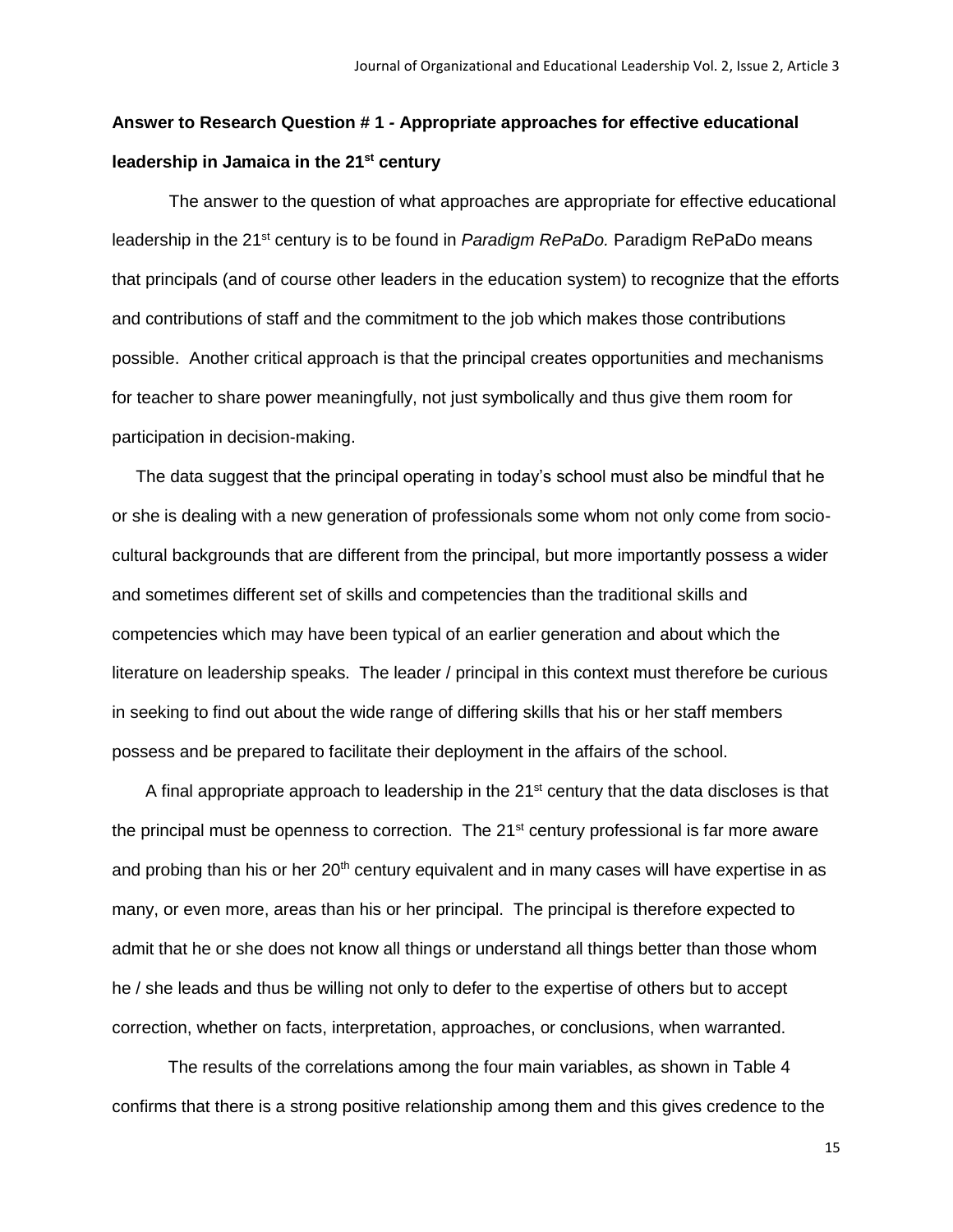assertion that these factors play a critical role in the determination of what teachers perceive to be the key elements of the appropriate approach effective educational leadership in the leadership in the 21<sup>st</sup> century.

# **Answer to Research Question # 2** *–* **Teachers' Perspectives on how the Principalship should be executed**

 The data show that teachers had a number of perspectives on how the job of the principal should be exercised. These perspectives are distilled from the sub-factors in the data. Given the number of sub-factors I decided to select the first and fourth for the purposes of answering this question as shown in Table 5.

Table 5 *First and Fourth Factor of each Main Factor*

| <b>Main Factor</b> | Sub-Factor 1                                                      | Sub-Factor 4                                               |
|--------------------|-------------------------------------------------------------------|------------------------------------------------------------|
| Recognition        | Encourage staff to continue professional<br>development           | Be firm with repeated failures to meet<br>standards        |
| Participation      | Ensure low performing staff receive support                       | Seek to influence rather than use power to<br>enforce will |
| Diversity          | Promote collective responsibility                                 | Defer to others who may be more<br>knowledgeable           |
| <b>Openness</b>    | Convey by actions that others' approaches views<br>can be correct | Demonstrate care                                           |

 In relation to the sub-factors of the first main factor, recognition, the sub-factors and the relationship between them, may be interpreted to mean that teachers expect that as part of the act of recognizing the commitment of members of staff, the principal will encourage their continued professional development. This makes sense of the face of it for the ongoing task of producing acceptable result from the committed efforts that staff put in, requires that they continue to develop themselves. But sub-factor four discloses a powerful insight. One interpretation is that what it suggests is that while the principal is expected to recognize commitment he or she should be firm with staff members who fail to meet standards. This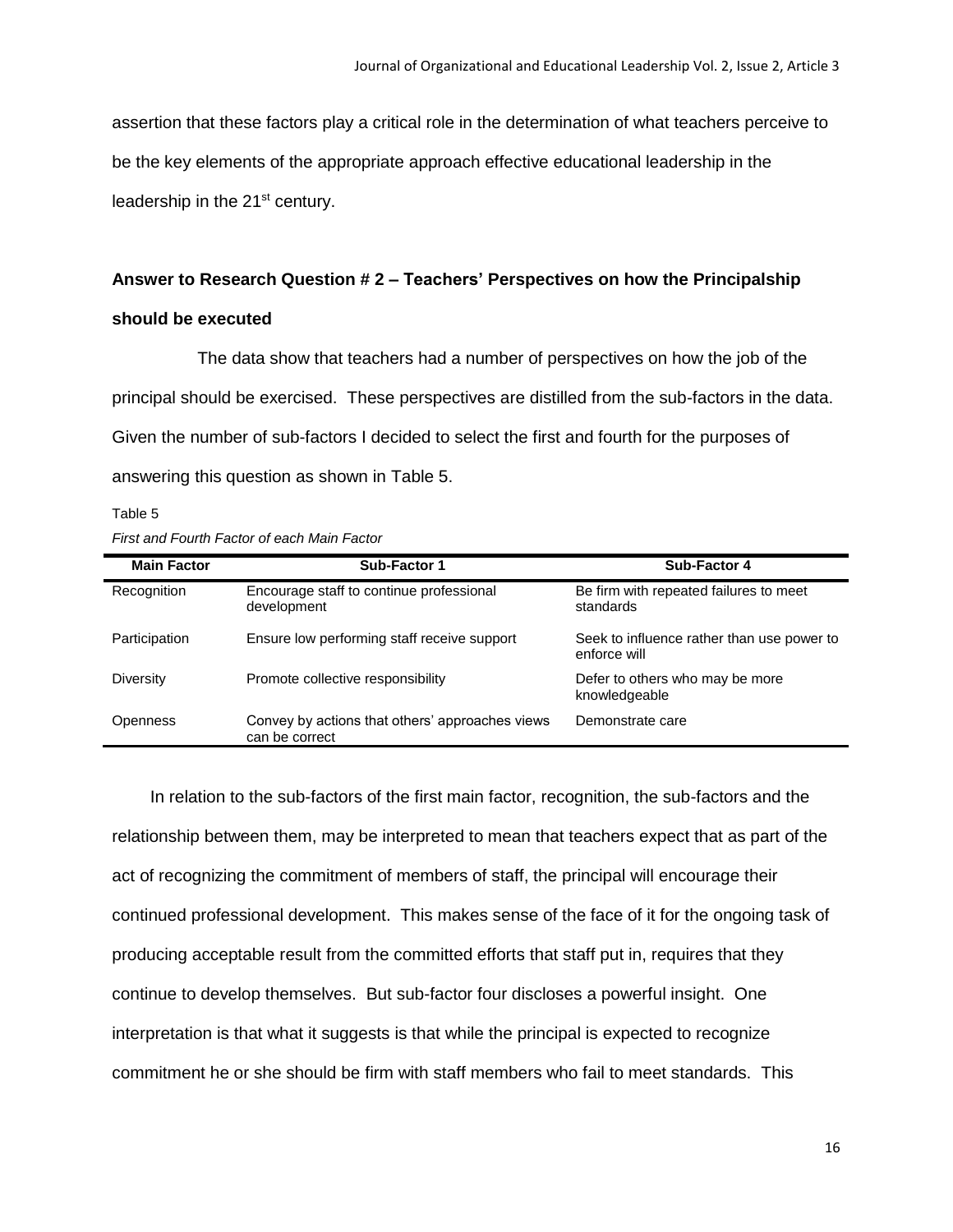fourth factor gives the dual purpose to recognition. If recognition is, for the moment, made synonymous with 'paying attention', the fourth sub-factor suggests that attention should be paid to both commitment and lack of commitment.

 The sub-factors related to participation make for a curious but insightful pair. One interpretation is that in order to foster a participatory leadership culture, the principal should ensure that those who are most at risk of potential exclusion, namely low performing staff, are given support to improve their performance; but at the same time the data suggest that even with low-performing staff, the approach to improvement must rely on the staff member's volition, which the principal will seek to influence, rather than on power or force.

 The relationship between the two sub-factors, under the third main factor, is complementary, rather than contrastive as seen in two prior relationships. In this case the assumption is that in order to promote a culture of collective responsibility, which teachers expect, there has to be the willingness on the part of the principal to respect the diverse wisdom of the staff and therefore defer to them based on their areas of expertise and experience.

 The final pair of sub-factors also discloses a profound insight. The relationship between the factors suggest that with openness meaning being willing to accommodate the views and perspective of others, the demonstration of such openness constitute an act of care. Thus caring for staff, which is a behavior that many principals claim that they display or desire to display, is expressed, among other ways, in being accommodating of their views and perspectives.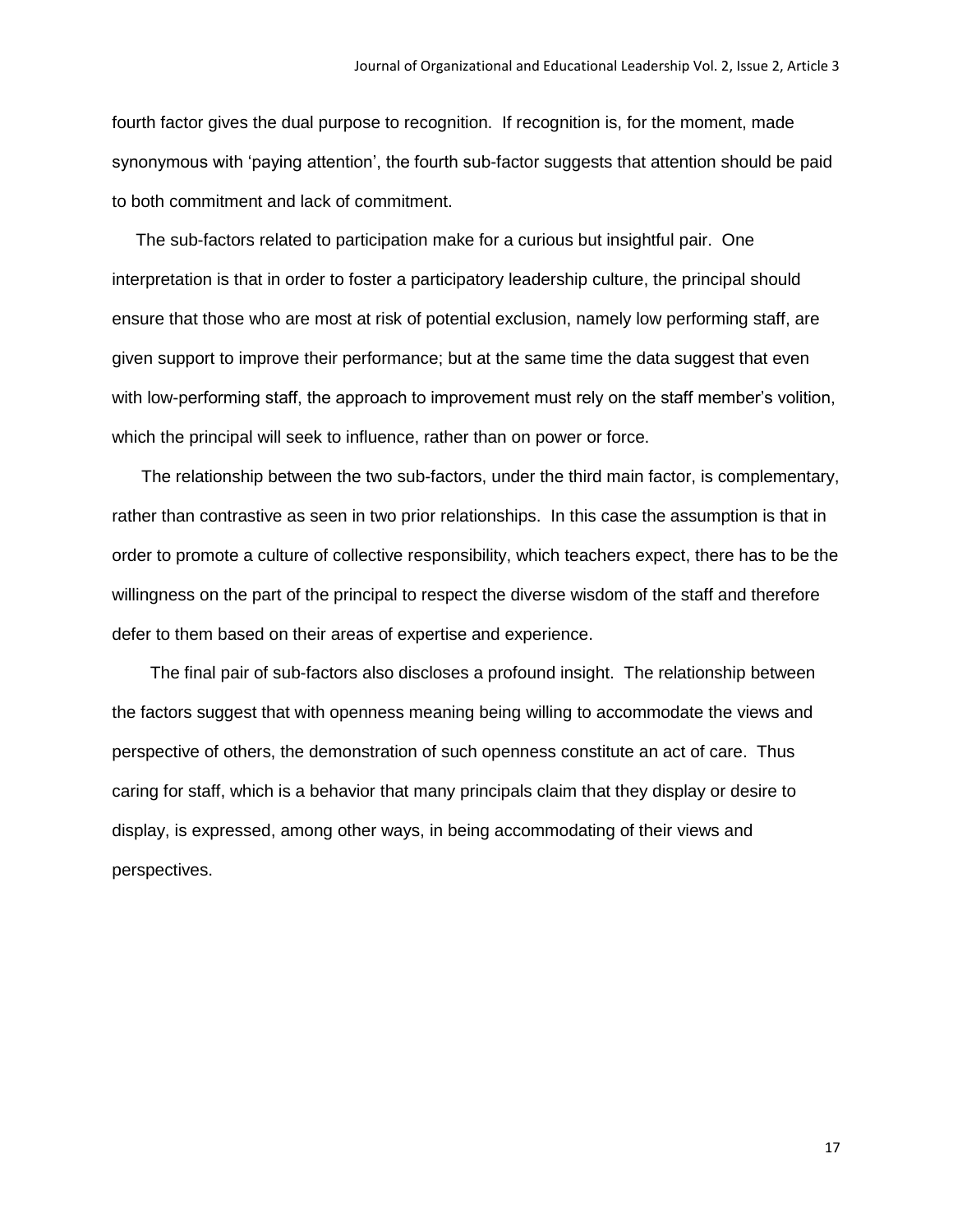## **Answer to Research Question # 3 – Areas of commonality**

This paper has found four main areas of commonality between the approaches described in this article as relevant to principals and what the general literature on leadership says about the key issues of leadership in the 21<sup>st</sup> century. These are:

This research has found that teachers are of the view that the appropriate approach to effective educational leadership in the  $21<sup>st</sup>$  century requires, on the part of principals, the following:

- (a) the display of recognition of the commitment of staff members to their work, while being mindful of staff's need for continued professional development and firmness in holding staff members to high standards of performance;
- (b) the creation of opportunities and structures to support broad-based involvement in decision-making in a culture of participatory or shared leadership and an conflict resolution style that relies on influence rather than power;
- (c) the embrace of diversity and affirmation of the multiple talents and gifts in the organization, supported by an ethos of collective responsibility and deference to others' knowledge and expertise;
- (d) openness to criticism in a context in which there is a willingness to affirm that approaches and views other than those the leader, can be correct; which is seen as an expression of care.

The foregoing findings converge with the general literature on leadership as is shown in the discussion that follows.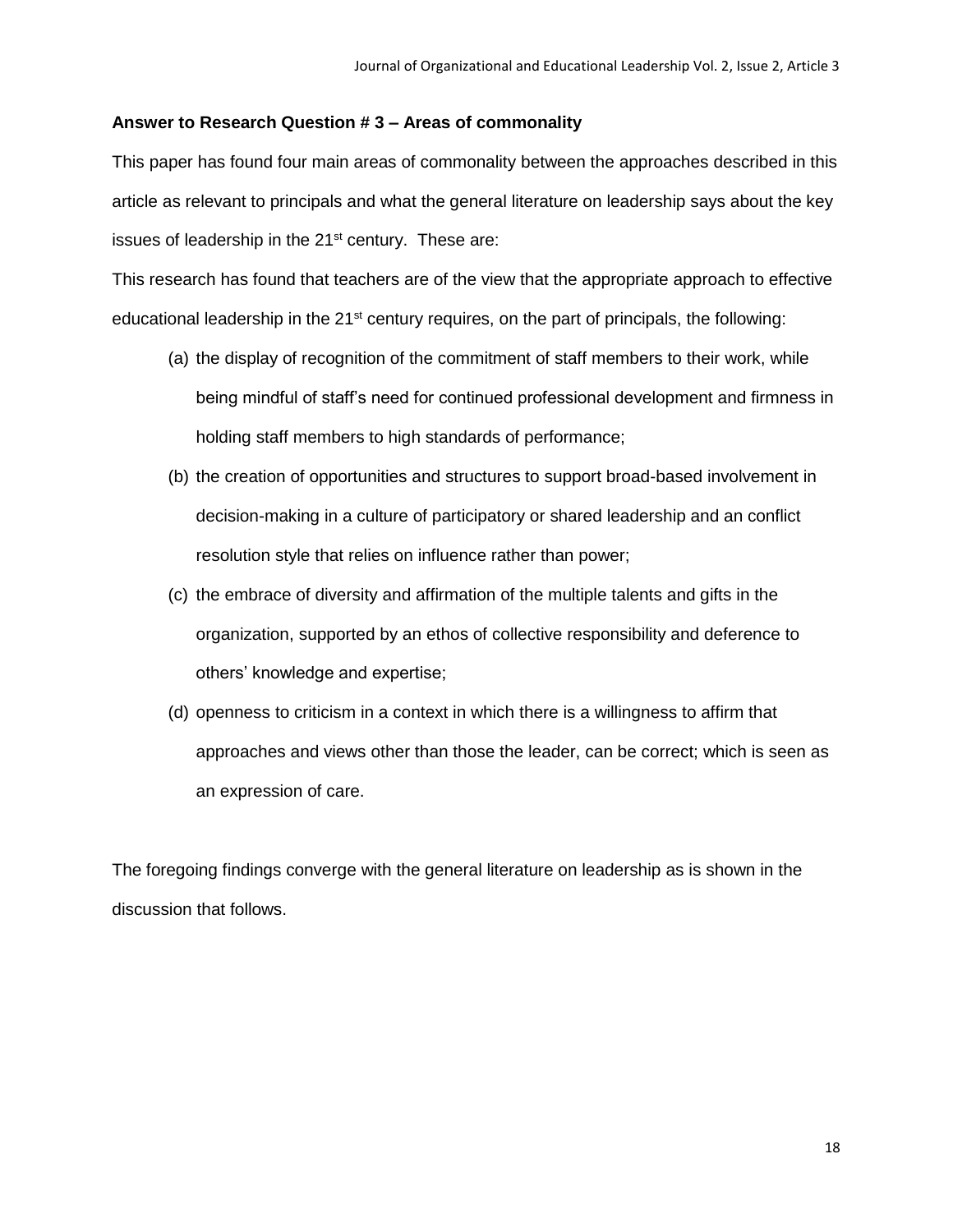#### **DISCUSSION**

The perspectives and expectations outlined above are in line with those articulated by Ouchi (1981); Herzberg (1987); Blasé & Blasé (1999); Zhang, Lin, and Foo (2012); and Monarth (2014).

At a more granular level, teachers' perspectives about openness to new approaches, and to the willingness of leaders to accept correction, are consistent with what Thompson (2009) uncovered in his research among students. The willingness of a leader to admit error and apologize is perhaps the most defining quality of the right temperament to lead.

In an era in which teaching and learning experts are in general agreement that critical thinking skills are the most important measures of effective teaching and learning, as argued by Rotherham and Willingham (2009), Cookson (2009), and Scherer (2009), principals have a duty to embody and display the quality of responsiveness to criticism which they expect teachers to display in their interactions with students, in the creation of a culture of mutual accountability, as posited by Andersen, (2012); Thompson, (2013); and Booher, (2014).

Given that the job of a leader requires that he or she offers criticism of the work and actions of others, the fact that almost 94% of the sample consider that this capacity is important for a leader's effectiveness appears to suggest that such a capacity will have the impact of deepening bonds between the leader and those he or she leads. This is likely to be so as the act of accepting criticism conveys that a leader considers him or herself to be in need of the same kind of interventions that he or she makes in others' lives.

With almost 95% of the sample expressing agreement that leadership effectiveness involves recognition of the value of others' ideas, a strong signal is being sent to principals (and other leaders) to guard against the error of placing confidence in his or her ideas only. If leaders accept that, like others, they err, and if leaders are willing to accept criticism, then they are likely to be less apprehensive and anxious about the fact that others will make mistakes and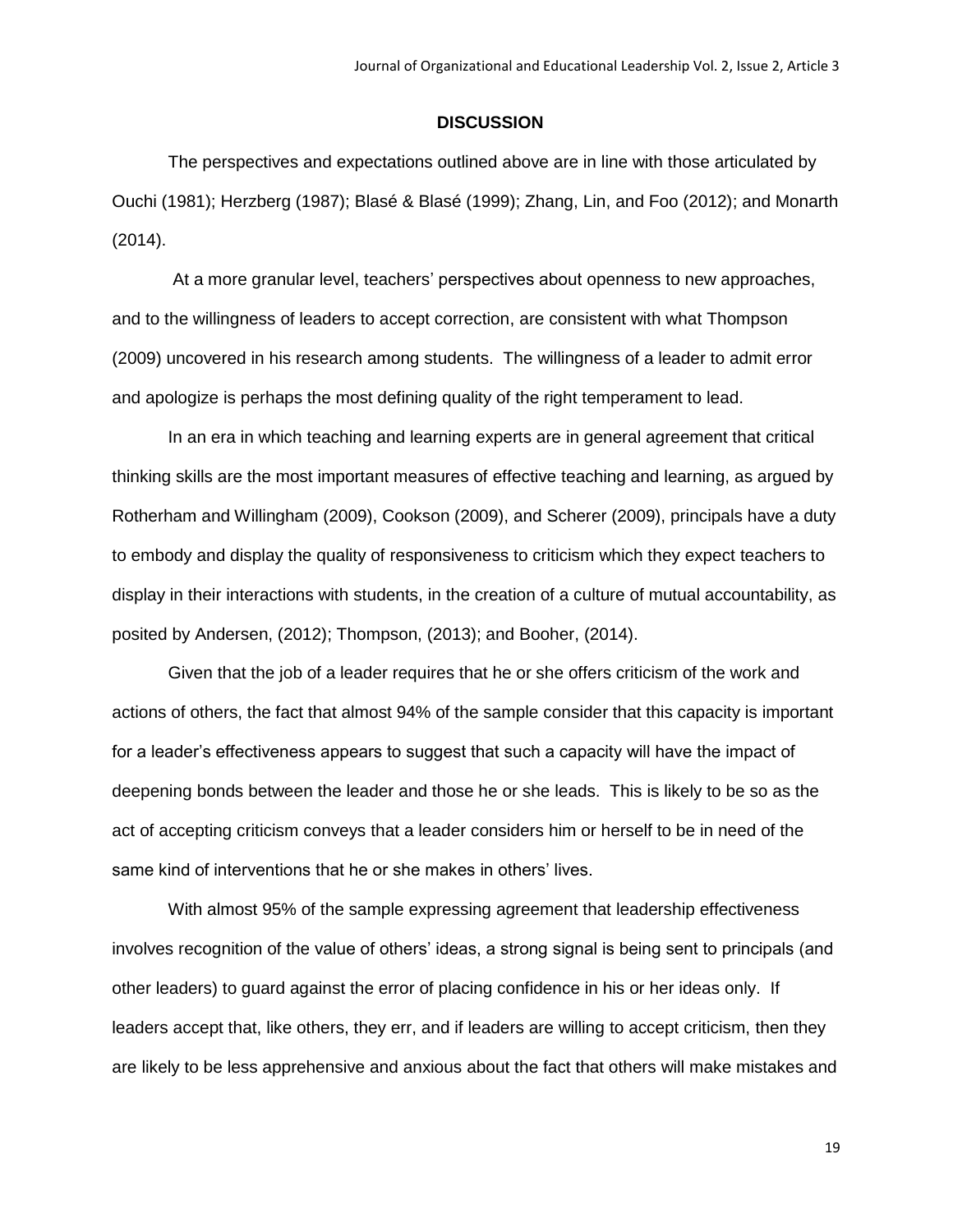others' ideas and innovations may not realize their intended outcomes. In this vein, leaders will be more open to experimentation of others' ideas.

#### **Shared Leadership**

An overarching theme of the findings of the study has to do with shared leadership or shared power. This theme is evident in four of the eight sub-factors that were highlighted and thus represents the most dominant issue among the sub-factors. The sub-factors that form this theme of shared leadership or shared power are: seeking to use influence rather than power, collective responsibility, others' approaches and views being accepted as correct, deference to others' knowledge,

The idea that a principal should take an approach to leadership which involves the sharing of power and thus relying more on influence than power to get results is supported by the work of Leithwood (2004); Barbuto (2005); Zhang, Lin, and Foo (2012); Fullan (2014). The leader who relies on power to get people involved in the tasks to be pursued is a leader who faces the risk of diminishing returns. Such a leader also faces serious questions about the sustainability of the operations that are being undertaken

The study found that 91.8% of the respondents strongly agreed or agreed that in order to be effective a principal should show regard for the professional judgment of staff. The issue here is one of holding another in high regard. When a team member is held in high regard by the leader, the leader is likely to offer constructive criticisms and meaningful support for the initiatives and undertakings of the team member. It becomes almost inevitable, therefore, that such a team member will be supportive of the efforts and initiatives of the team leader.

A second and perhaps even more efficacious way, in which principals (and other leaders) can inspire team members to support the strategies and objectives of the team, is by taking an interest in their opinions. The study found that 100% of respondents either strongly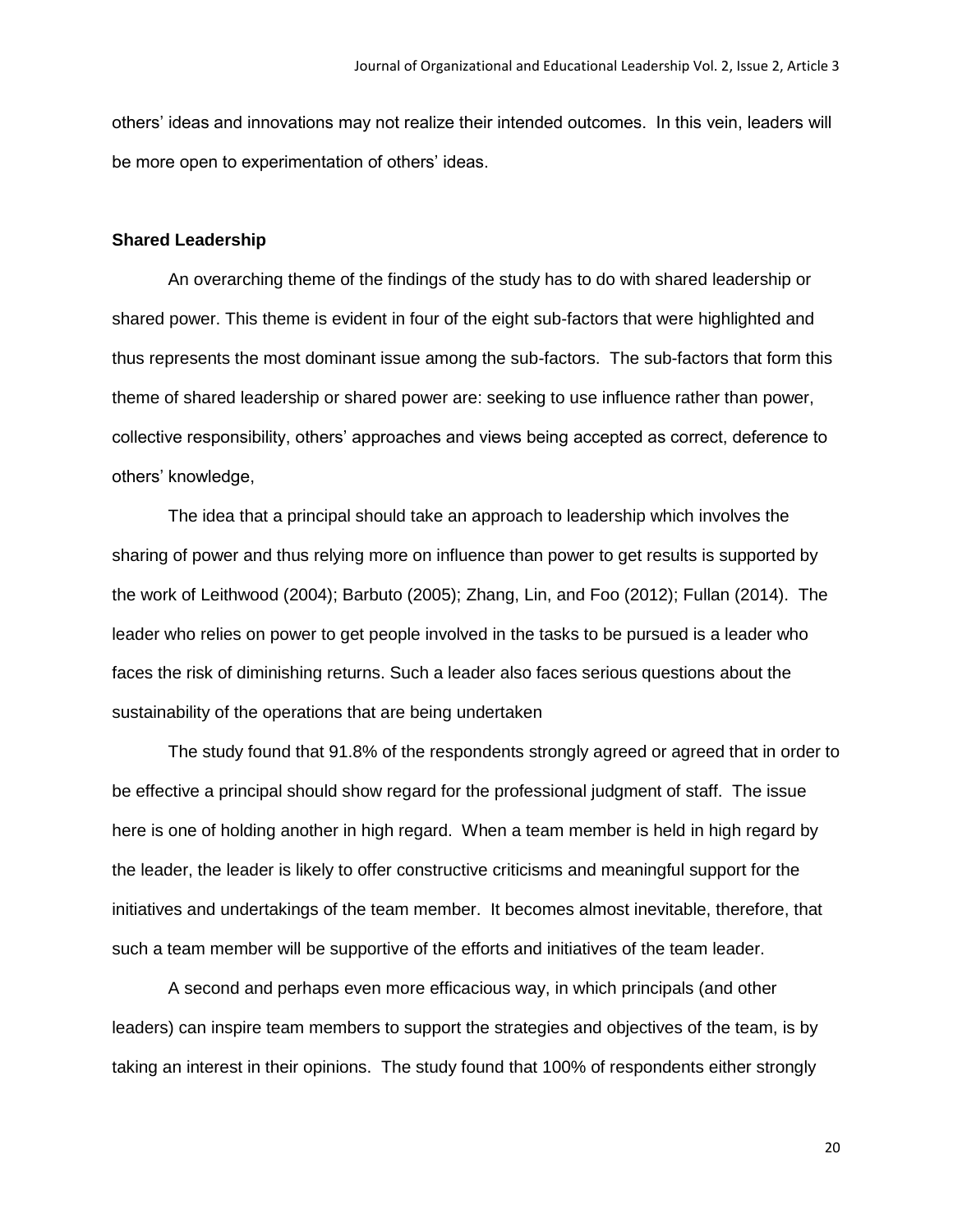agreed or agreed that in order to be effective a principal should take an interest in the opinions of staff members.

The lesson for leaders is clear. People wish to be heard and expect that their opinions will be taken into account. This is not to suggest that leaders ought to find ways of utilizing every opinion or implementing every recommendation. This is simply not possible, rather the finding underscores a major expectation that people (not only professionals) have. When we make other people's opinions count we create the conditions for our opinions to be counted, but more importantly, we create the conditions for team members to become organically (as against mechanically) aligned to the goals and directions of the organization.

A third means by which leaders can seek to influence others, which is somewhat related to the first, is by deferring to them on matters in which they possess greater knowledge. This is what Spillane, Halverson, & Diamond (2004) and Spillane & Camburn (2006). It is one of the great and basic truths of life, often overlooked and sometimes disputed, that no one person can know everything. Leaders face the greatest risk of forgetting this basic truth and in the process, many make themselves look really foolish by pretending to know much about which they know very little; and to do so, in the presence of others who are truly knowledgeable about the subject.

Two of the most important signs of a confident leader are the ability to affirm ignorance and a willing embrace of opportunities to learn from others. This position is obviously not about celebrating ignorance or suggesting that not knowing is a qualification for leadership. Every leader must be competent in some area but by virtue of being a *leader,* the position is one in which he or she will be leading other competent people; and thus, the responsibility is not to attempt to master all things but showing mastery in enabling each to bring his or her mastery to the table. In this regard then, it is a telling statistic that 82.5% of teachers sampled either strongly agreed or agreed that in order to be effective, a principal should defer to others who may be more knowledgeable.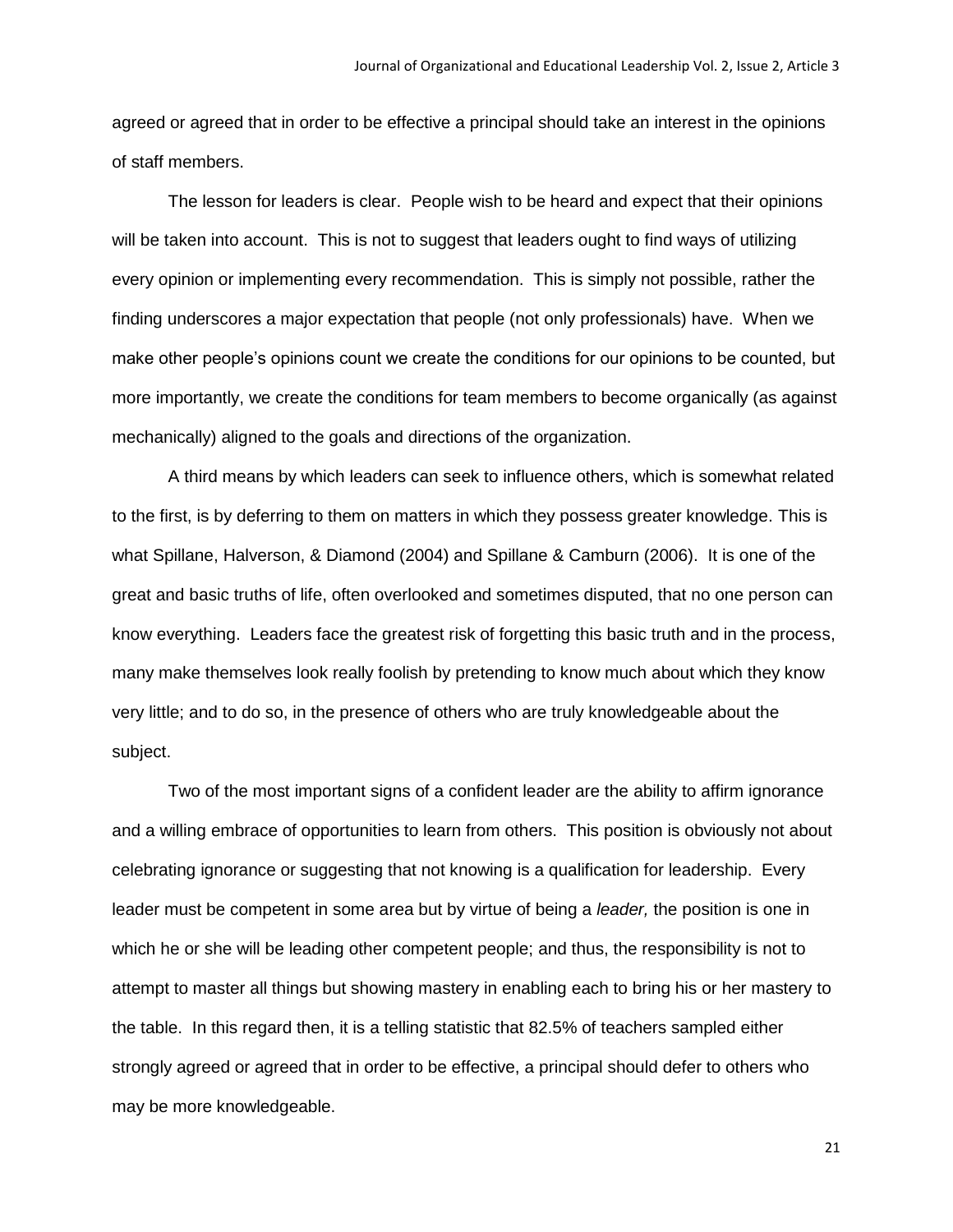Zenger and Folkman (2014), in a research which examined the differences between managing and coaching, found that the managers become effective coaches when, in their management styles, they are collaborative rather than directive; help team members to discover rather than give advice; and act as equal rather than as expert. In one of their important conclusions, they note that the most effective managers who are also effective coaches learn to be selective about giving direction. Rather than use their conversations as an opportunity to exert a strong influence, make recommendations, and provide unambiguous direction, they take a step back, and try to draw out the views of their talented, experienced staff. These notions are consistent with what this study found and has articulated as the relationship between justice and influence.

#### **CONCLUSIONS**

Based on the findings of this study the main expectations of teachers are:

- (i) recognition for the results of their commitment to work;
- (ii) the expectation of opportunities and structures for shared leadership and participation in decision-making;
- (iii) the expectation of affirmation of their diverse gifts and talents and that such gifts are called upon in service to the organization;

(iv) openness to criticisms and responsive to the concerns and corrections from staff.

Studies conducted across two relatively different time periods – the last quarter of the 20<sup>th</sup> century and the first quarter of the 21<sup>st</sup>, show major areas of congruence with respect to the expectations of workers. These studies include: Monarth (2014); Neider & Schriesheim (2012); Thompson (2009); Murphy & Vriesenga (2007) - in the 21<sup>st</sup> century; and Deming (1988); Juran (1988); Ouchi (1981); and Manley (1974) – in the  $20<sup>th</sup>$ . The convergence of perspectives among these studies suggest that the findings of this study have confirmed an important set of principles about the expectations workers have of leaders. The confirmation and corroboration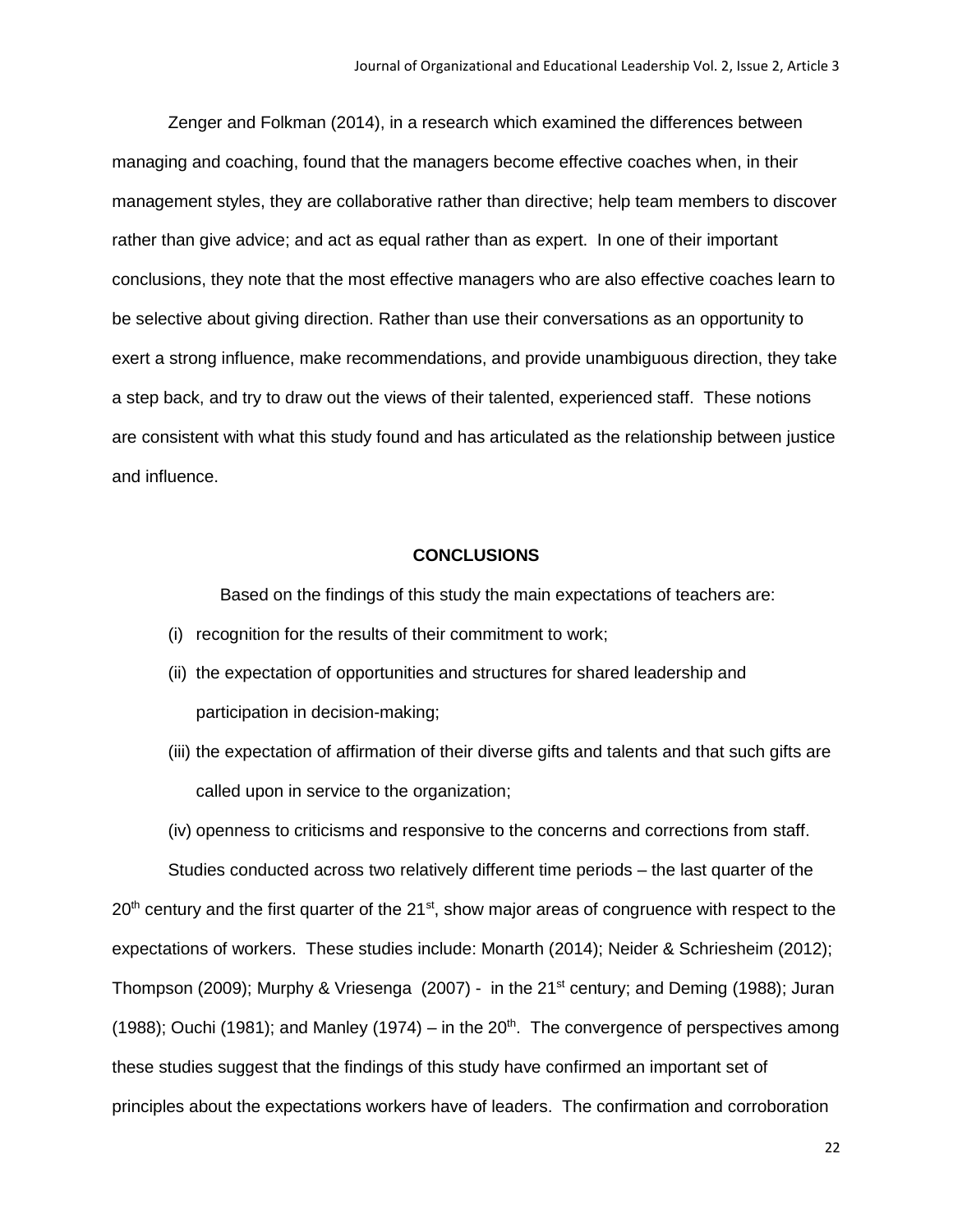provide a basis for asserting the relevance of Paradigm RePaDo as a framework for developing a new paradigm of leadership in the 21<sup>st</sup> century.

# **RECOMMENDATIONS**

 In light of the foregoing findings and conclusions, and supported by the scientific literature, the following recommendations are offered to principals and educational leaders, as well as to leaders in all other spheres of endeavour.

- (1) Taking account of the importance of recognition, principals are encouraged to be more deliberate and focused in paying attention to the commitment of staff and praising them for such as well as being diligent in holding all staff members to the highest standards of performance.
- (2) Mindful of the value of shared leadership and collective responsibility, principals are advised to implement mechanisms for the systematic and ongoing involvement of decision-making, while ensuring that attention and support are given to staff members who feel excluded from participation in decision-making.
- (3) In an era characterized by diversity and highly trained team members, educational leaders are urged to ensure that adequate space is given to team members to bring their skills to bear on the work of the organization and that they are not limited and confined to only the areas of their obvious or formally engaged expertise.
- (4) In support of a culture of collective leadership, principals are reminded of the importance of facilitating feedback on an ongoing basis and visibly use criticisms from team members to improve practice.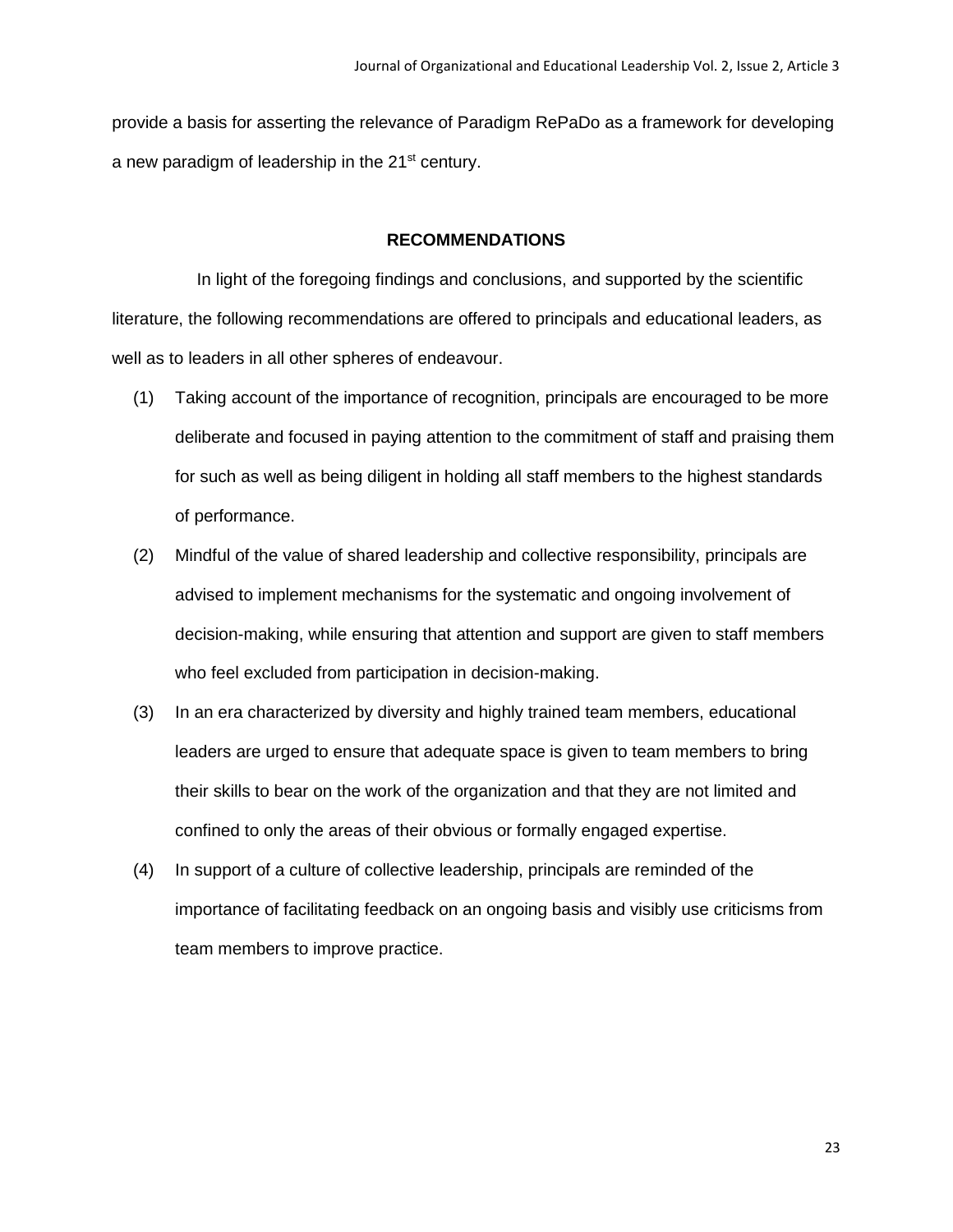#### **REFERENCES**

- Andersen, E. (2012, June 5). Courageous leaders don't make excuses…they apologize. Retrieved from *http://www.forbes.com/sites/erikandersen/2012/06/05/courageousleaders-dont-make-excuses-they-apologize/*
- Barbuto, J. E. (2005). Motivation and transactional, charismatic, and transformational leadership: A test of antecedents. *Journal of Leadership & Organizational Studies*, *11*(4), 26–40.
- Blasé, J., & Blasé, J. (1999). Principals' instructional leadership and teacher development: Teachers' perspectives. *Educational administration quarterly*, *35*(3), 349–378.
- Booher, D. (2014). 5 reasons strong leaders admit when they're wrong. Retrieved from https://secure.jobdig.com/articles/2032/5\_Reasons\_Strong\_Leaders\_Admit\_When \_They're\_Wrong
- Cookson, Jr. P. W. (2009). What would socrates say? *Educational Leadership,* 67(1), 8–14.
- Darling-Hammond, L., & Richardson, N. (2009). Research review/teacher learning: What matters. *Educational leadership*, *66*(5), 46–53.
- Deming, W.E. (1988). *Out of the Crisis.* Cambridge: Massachusetts Institute of Technology.
- Eisenberger, N., & Kohlrieser, G. (2012). Lead with your heart, not just your head. *Harvard Business Review. November 16.*
- Fullan, M. (2004). *Leadership and sustainability: System thinkers in action*. Corwin Press.
- Fullan, M. (2014). *Teacher development and educational change*. Routledge.
- Hallinger, P., & Heck, R. H. (1996). Reassessing the principal's role in school effectiveness: A review of empirical research,1980-1995. *Educational administration quarterly*, *32*(1), 5– 44.
- Hallinger, P., & Heck, R. H. (1998). Exploring the principal's contribution to school effectiveness: 1980‐1995. *School effectiveness and school improvement*, *9*(2), 157–191.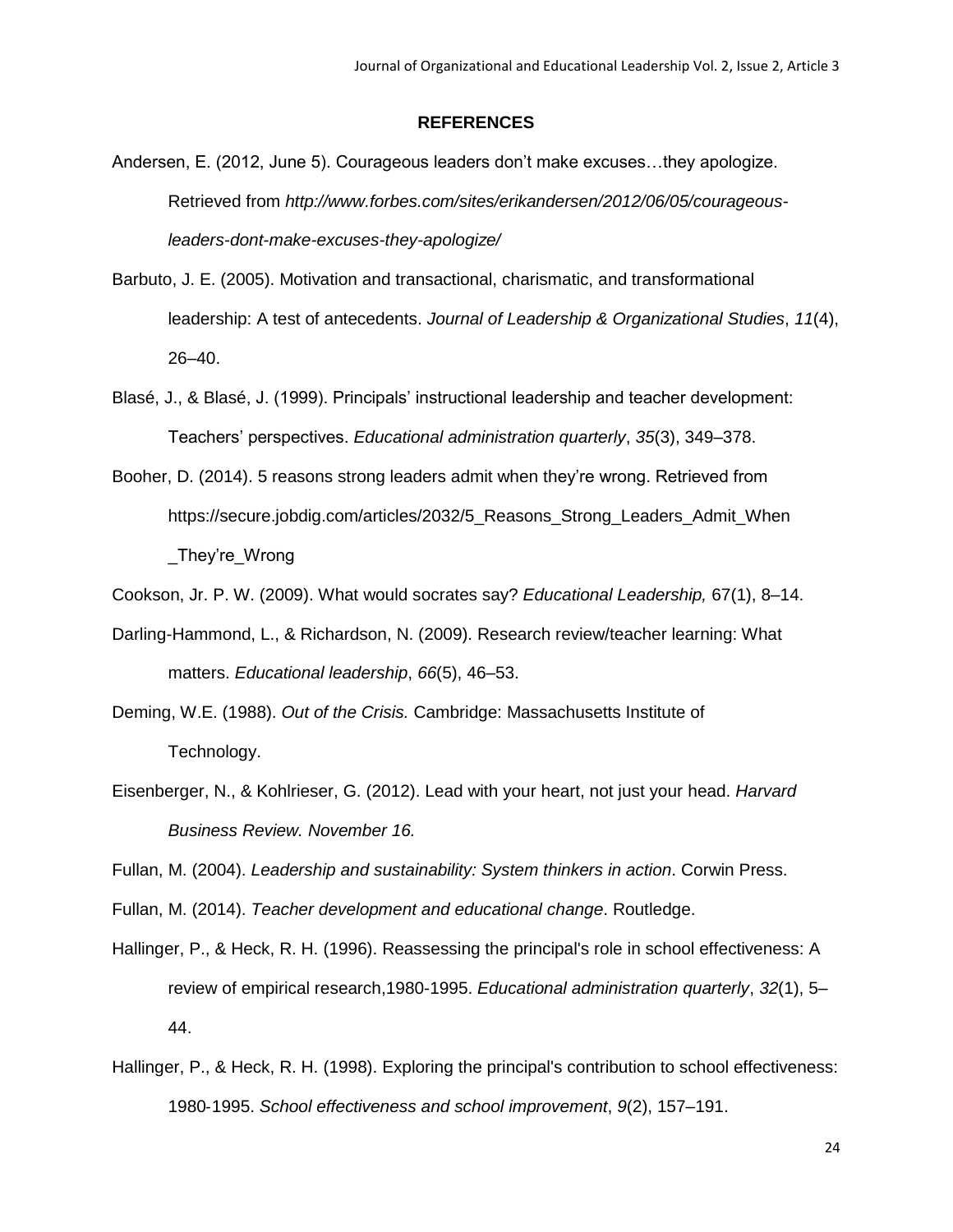- Harris A. (2008). Distributed leadership: According to the evidence. *Journal of Educational Administration*, *46*(2), 172–188.
- Heck, R. H., & Hallinger, P. (2009). Assessing the contribution of distributed leadership to school improvement and growth in math achievement. *American Educational Research Journal*, *46*(3), 659–689.
- Herzberg. F. (2003). One more time: How do we motivate employees? *Harvard Business Review*

Juran, J. M. (1988). *Juran on planning for quality*. New York: Free Press.

- Leithwood, K., Seashore Louis, K., Anderson, S., & Wahlstrom, K. (2004). *Review of research: How leadership influences student learning.*
- Leithwood, K., & Jantzi, D. (2006). Transformational school leadership for large-scale reform: Effects on students, teachers, and their classroom practices. *School effectiveness and school improvement*, *17*(2), 201–227.
- Leithwood, K. A., & Riehl, C. (2003). *What we know about successful school leadership*. Nottingham: National College for School Leadership.
- Leithwood, K., & Mascall, B. (2008). Collective leadership effects on student achievement. *Educational administration quarterly*, *44*(4), 529–561.
- Manley, M. (1974). *The politics of change: A Jamaican testament.* London: Andre Deutsch Limited.
- Monarth, H. (2014). A company without job titles will still have hierarchies. *Harvard Business Review*.
- Murphy, J., Vriesenga, M., & Storey, V. (2007). ISBN: N/A. *Educational Administration Quarterly*, *43*(5), 612–628.
- National Education Inspectorate. (2014). *Report*. Retrieved from http://www.nei.org.jm/Portals /0/Content/Documents/Chief%20Inspector's%20Report-%20June%202014%20Final.pdf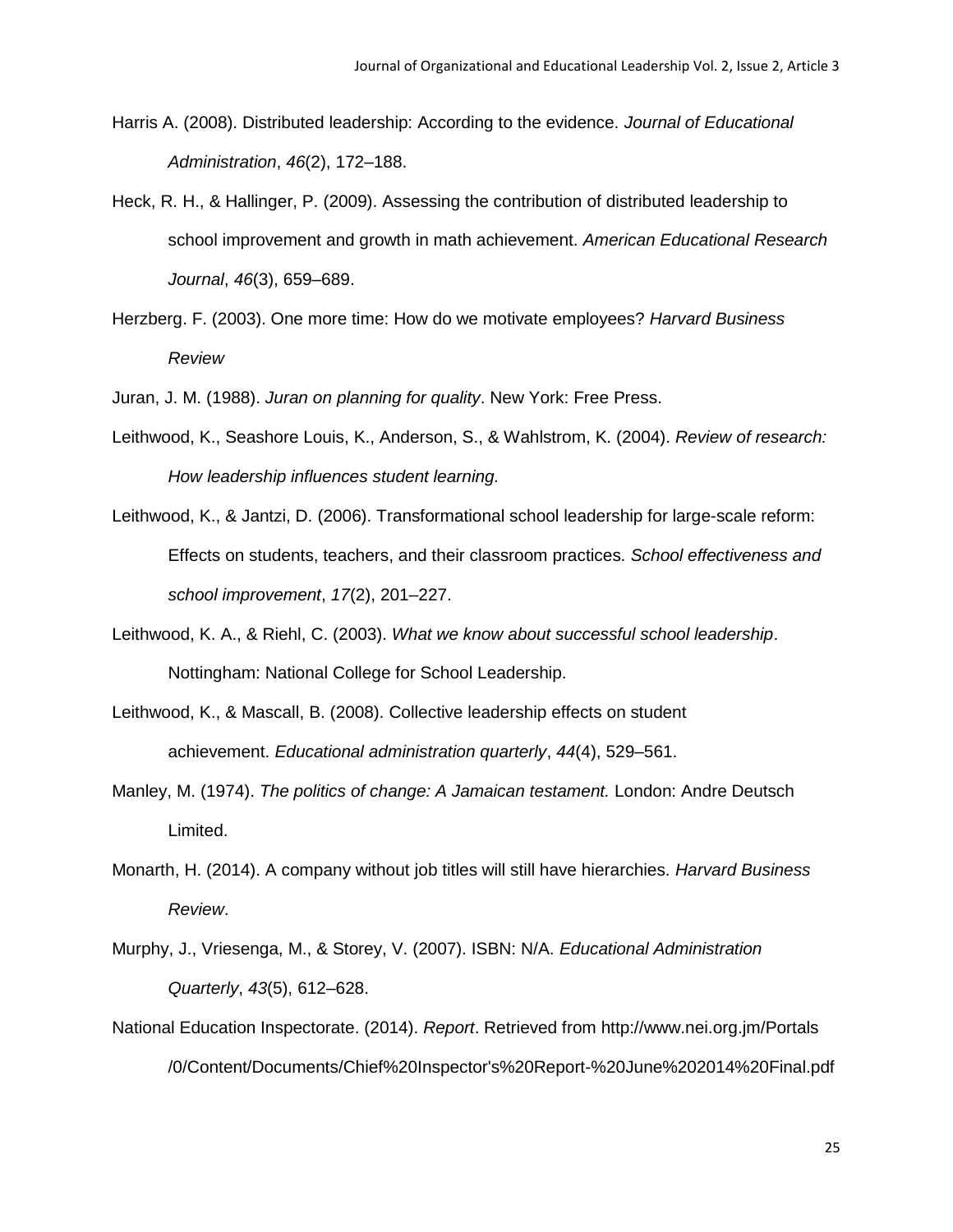Neider, L. L., & Schriesheim, C. A. (2012). *Research in management: Perspective on justice and trust in organizations.* Miami: University of Miami.

Ouchi, W. G. (1981). The Z organization. *Classics of Organization Theory*, 451–460.

- Pendidik, M. S. (2012). *Memori Seorang Pendidik: Tomorrow's principal.* Retrieved August 21, 2014
- Rotherham, A. J., & Willingham, D. (2009). To work, the 21<sup>st</sup> century skills movement will require keen attention to curriculum, teacher quality, and assessment. *Educational leadership*, *9*(1), 15–20.

Scherer, M. (2009). Perspectives/21—age of change. *Educational Leadership*, *67*(1), 7.

- Sergiovanni, T. J. (2005). *Strengthening the heartbeat: Leading and learning together in schools*. California: Jossey-Bass.
- Spillane, J. P., & Camburn, E. (2006). The practice of leading and managing: The distribution of responsibility for leadership and management in the schoolhouse. *American Educational Research Association*.
- Spillane, J. P., Halverson, R., & Diamond, J. B. (2004). Towards a theory of leadership practice: A distributed perspective. *Journal of Curriculum Studies, 36*(1), 3–34.
- Sweeney, J. (1982). Research synthesis on effective school leadership. *Educational Leadership*, *39*(5), 346–52.
- Thompson, C. S. (2009). *Towards solutions: Fundamentals of transformational leadership in a postmodern era*. Mandeville: Northern Caribbean University Press, 2009.
- Thompson, C. S. (2013). *Leadership re-imagination: A primer of principles and practices.* Kingston: Caribbean Leadership Re-Imagination Initiative.
- Yilmaz, K., & Altinkurt, Y. (2012). Relationship between the leadership behaviors, organizational justice and organizational trust. *Çukurova University. Faculty of Education Journal*, *41*(1), 12.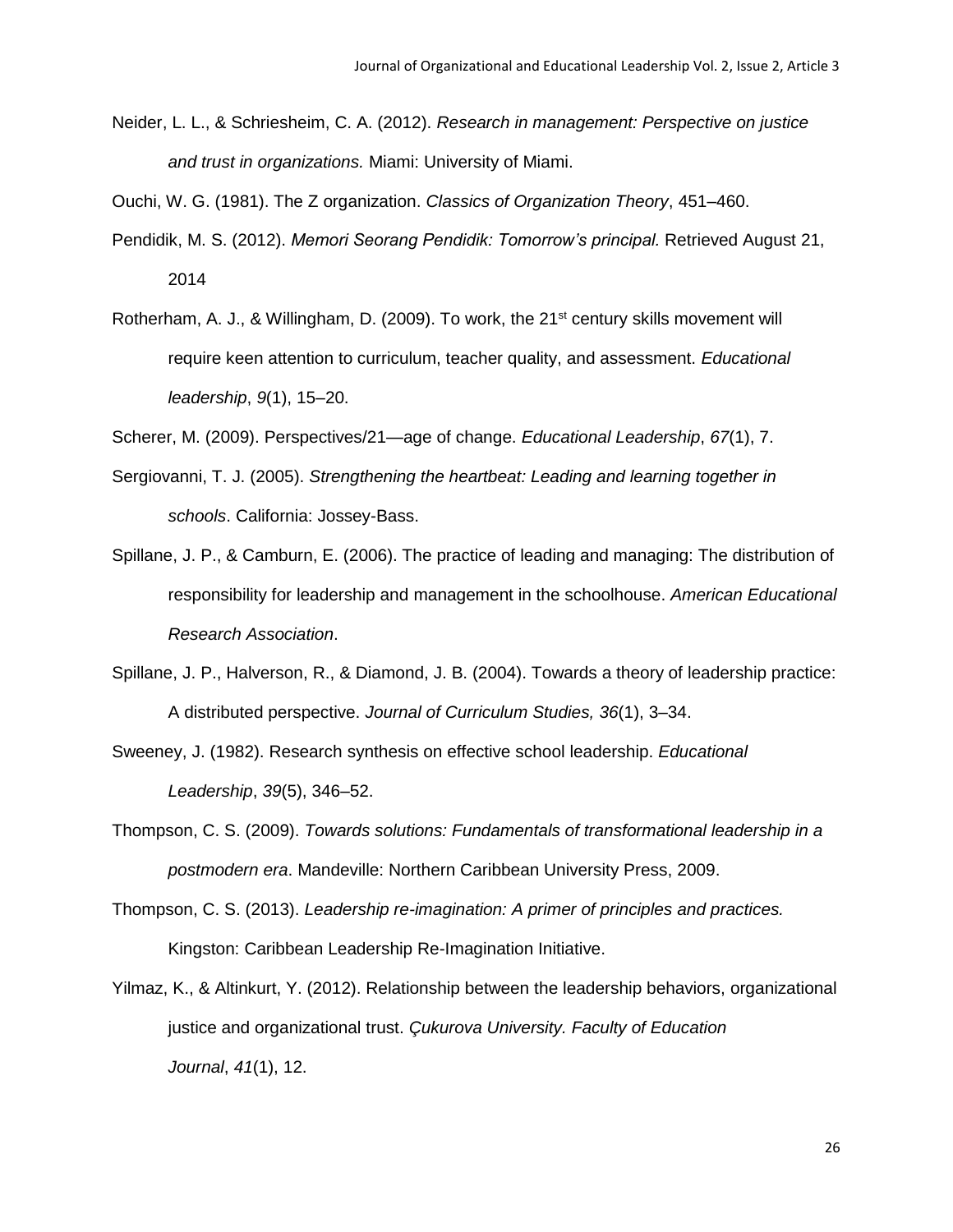- Zenger, J., & Folkman, J. (2014). Your employees want the negative feedback you hate to give. *Harvard Business Review Blog Network*.
- Zhang, Y., Lin, T. B., & Fong Foo, S. (2012). Servant leadership: A preferred style of school leadership in Singapore. *Chinese Management Studies*, *6*(2), 369–383.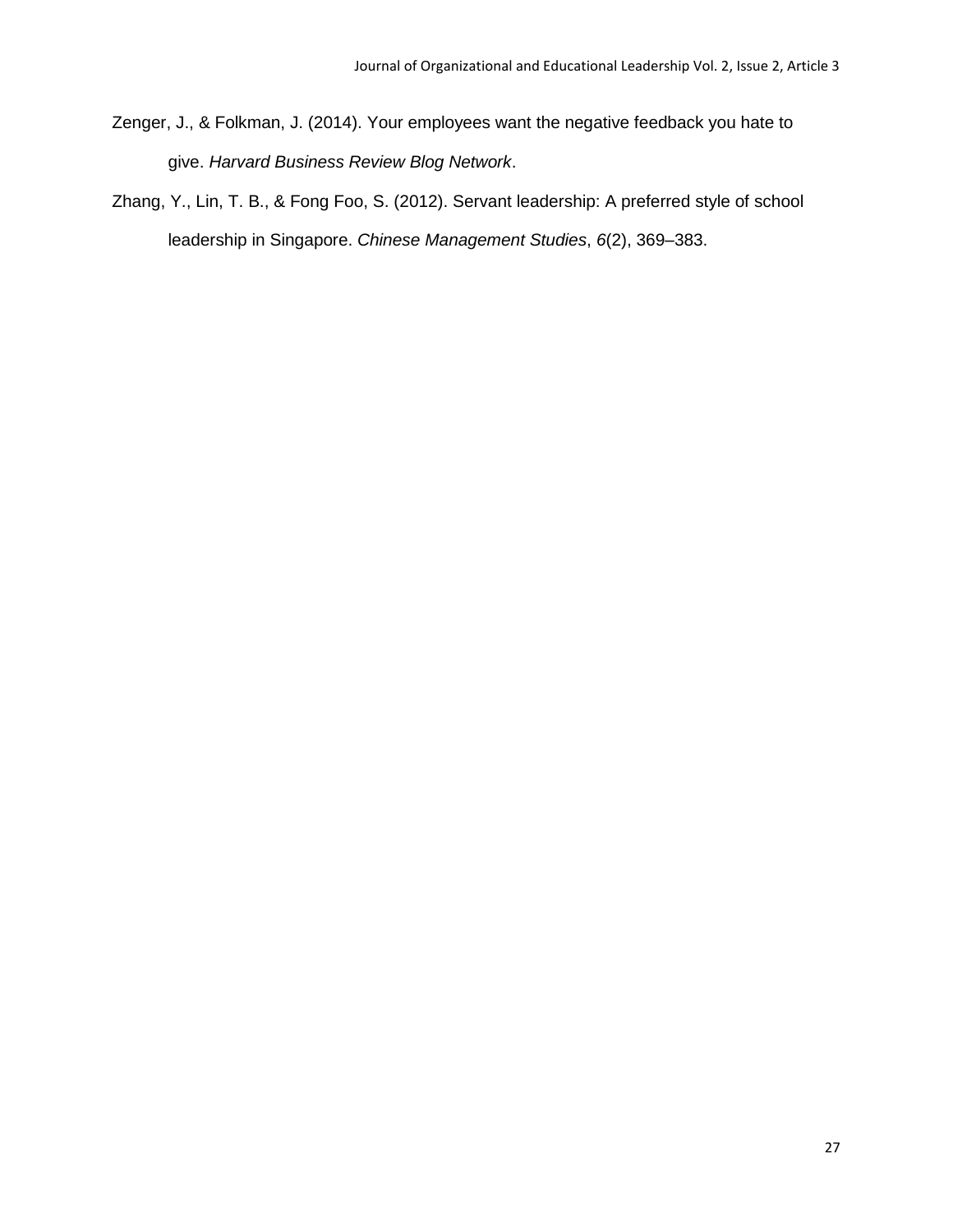# **APPENDIX A - TEACHERS' QUESTIONNAIRE**

Dear Colleague: This survey is being done by the **Caribbean Leadership Re-Imagination Initiative** to determine what teachers regard as the core elements of effective school leadership. Please respond to the statements below by placing an X in the box under the response which reflects your view. There is no right or wrong answer.

#### **SA = Strongly Agree; A = Agree; U = Undecided; D = Disagree; SD = Strongly Disagree**

|                                                                                      | SA | A | U | D | SD |
|--------------------------------------------------------------------------------------|----|---|---|---|----|
| Do you think that in order to be an effective leader a principal should:             |    |   |   |   |    |
| (1) Take an interest in the opinions of staff members                                |    |   |   |   |    |
| (2) Show high regard for the professional judgment of staff members                  |    |   |   |   |    |
| (3) Welcome the points of view of staff members even when those views                |    |   |   |   |    |
| are different to his / her                                                           |    |   |   |   |    |
| (4) Respond positively even when there are disagreements between his /               |    |   |   |   |    |
| her views and that of staff members                                                  |    |   |   |   |    |
| Resist any inclination on his or her part to dictate how staff members<br>(5)        |    |   |   |   |    |
| should think                                                                         |    |   |   |   |    |
| (6) Show respect to staff members                                                    |    |   |   |   |    |
| (7) Make an effort to keep staff motivated                                           |    |   |   |   |    |
| (8) Encourage staff members to continue to develop their professional                |    |   |   |   |    |
| skills                                                                               |    |   |   |   |    |
| Demonstrate care for the needs of members of staff<br>(9)                            |    |   |   |   |    |
| (10) Seek to influence staff rather than use power to enforce his / her will         |    |   |   |   |    |
| (11) Commend staff who demonstrate commitment                                        |    |   |   |   |    |
| (12) Publicly recognize staff who produce spectacular results                        |    |   |   |   |    |
| (13) Admit error on his / her part when this is established                          |    |   |   |   |    |
| (14) Show a willingness to accept criticism                                          |    |   |   |   |    |
| (15) Convey by his / her actions that views and approaches other than his /          |    |   |   |   |    |
| her own can be correct                                                               |    |   |   |   |    |
| (16) Show mastery of the job of school management                                    |    |   |   |   |    |
| (17) Defer to other members of staff on matters on which they are more               |    |   |   |   |    |
| knowledgeable                                                                        |    |   |   |   |    |
| (18) Model the behaviours he / she requires of staff members                         |    |   |   |   |    |
| (19) Be willing to debate issues on which there are diverse opinions                 |    |   |   |   |    |
| (20) Be willing to subject his / her positions to the collective wisdom of staff     |    |   |   |   |    |
| members                                                                              |    |   |   |   |    |
| (21) Be a good listener                                                              |    |   |   |   |    |
| (22) Encourage diversity of perspectives                                             |    |   |   |   |    |
| (23) Encourage camaraderie among staff members                                       |    |   |   |   |    |
| (24) Promote collective responsibility                                               |    |   |   |   |    |
| (25) Ensure performance evaluations are done of every staff member                   |    |   |   |   |    |
| (26) Ensure that low performing staff members receive support to improve             |    |   |   |   |    |
| (27) Create the conditions for members of staff to participate in decision-          |    |   |   |   |    |
| making                                                                               |    |   |   |   |    |
| (28) Lead in the development of a strategic plan                                     |    |   |   |   |    |
| (29) Be trained in the fundamentals of strategic planning                            |    |   |   |   |    |
| (30) Be an advocate for justice                                                      |    |   |   |   |    |
| (31) Promote the value of learning from the successful practices of other<br>schools |    |   |   |   |    |
| (32) Utilize the diverse strengths of members of staff in the operations of          |    |   |   |   |    |
| the school, in addition to their primary competencies                                |    |   |   |   |    |
| (33) Allow leaders to develop at all levels in the organization                      |    |   |   |   |    |
| (34) Be firm with repeated failures to meet standards of excellence                  |    |   |   |   |    |
| (35) Create an environment that makes work exciting                                  |    |   |   |   |    |
|                                                                                      |    |   |   |   |    |